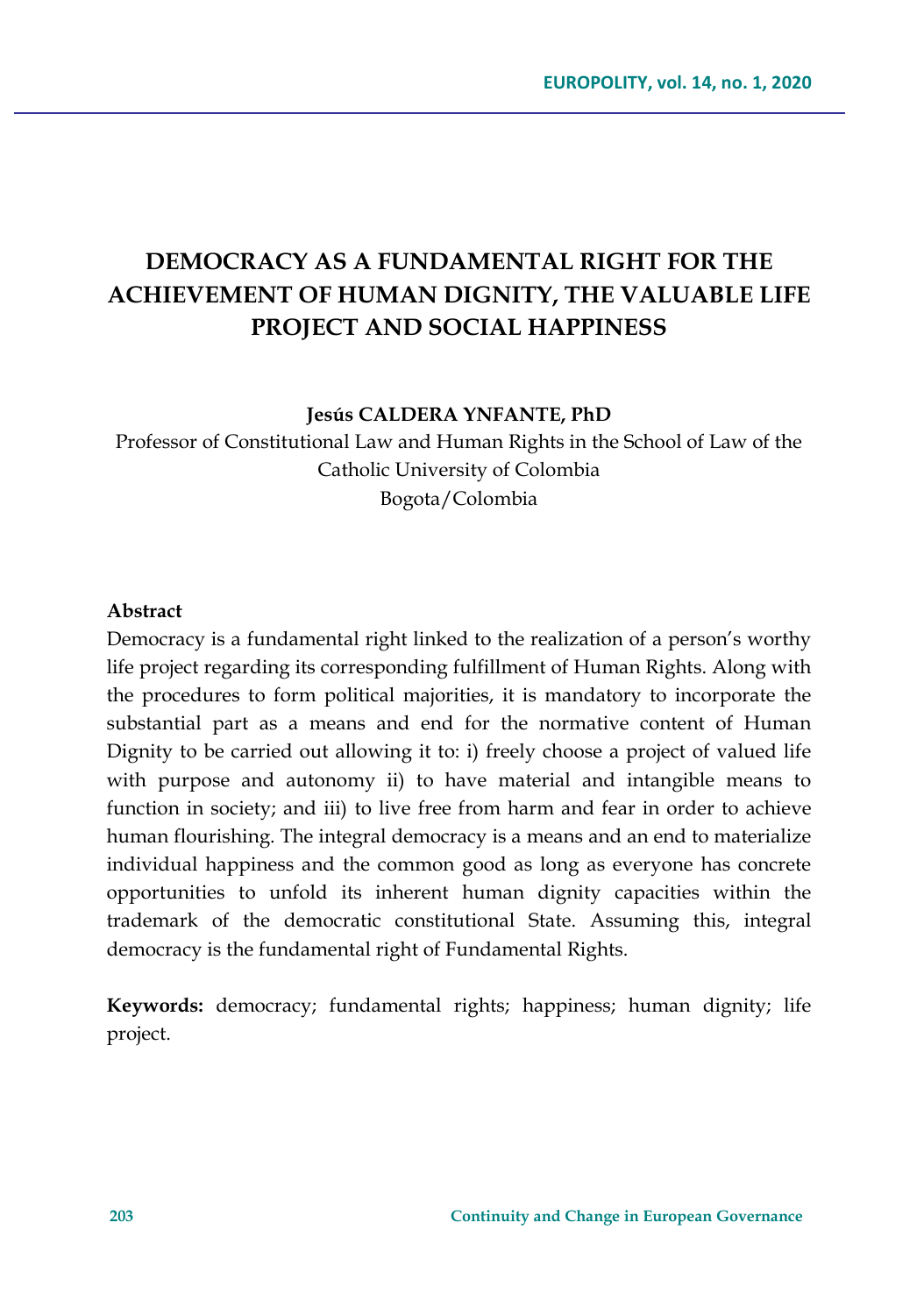*"If there is no food when you are hungry, if there are no medicines when you are sick, if there is ignorance and people's basic rights are not respected, democracy is an empty shell, even if citizens vote and have parliament" Nelson Mandela (Ushuaia, Argentina, July 25, 1998).*

*"Si no hay comida cuando se tiene hambre, si no hay medicamentos cuando se está enfermo, si hay ignorancia y no se respetan los derechos elementales de las personas, la democracia es una cáscara vacía, aunque los ciudadanos voten y tengan parlamento" Nelson Mandela. (Ushuaia, Argentina, 25 de julio de 1998).* 

Democracy, according to Caldera Ynfante (2017a, 2018a, 2018b, 2018c, 2018d), can be qualified as a fundamental right, it is integrated by a multiplicity of rights, equally fundamental, it gives content to the Integral Democracy that arises from the articulation of the relevant of its electoral procedural facetformation of majorities-with the substantive facet, of humanistic type, centered in the effective enjoyment of all the fundamental human rights by all the human persons, with the objective that each one, without discriminations, realizes his Project of valuable life, developing capacities according to the opportunities provided to it in order to obtain human flourishing in a constitutional democratic State that minimizes conflict, promotes social harmony and effectively guarantees, protects and promotes the enjoyment of its human rights as a substantial part of democracy aimed at ensuring respect for all persons, that is, guaranteeing their human dignity.

Every human person has the right to democracy, considered as a fundamental right, linked to the achievement of human dignity, understood as the measure of the respect that every human person deserves for the fact of being one. In our opinion, democracy is the fundamental right that allows the realization of other fundamental rights. Democracy, then, is the fundamental right of fundamental rights.

That is why, in this segment of the work, we present tour vision of a political community where the fundamental right to democracy is recognized, promoted, guaranteed and respected; where people can count on an Integral Democracy based on a constitutional democratic State, with freedoms and justice, that is not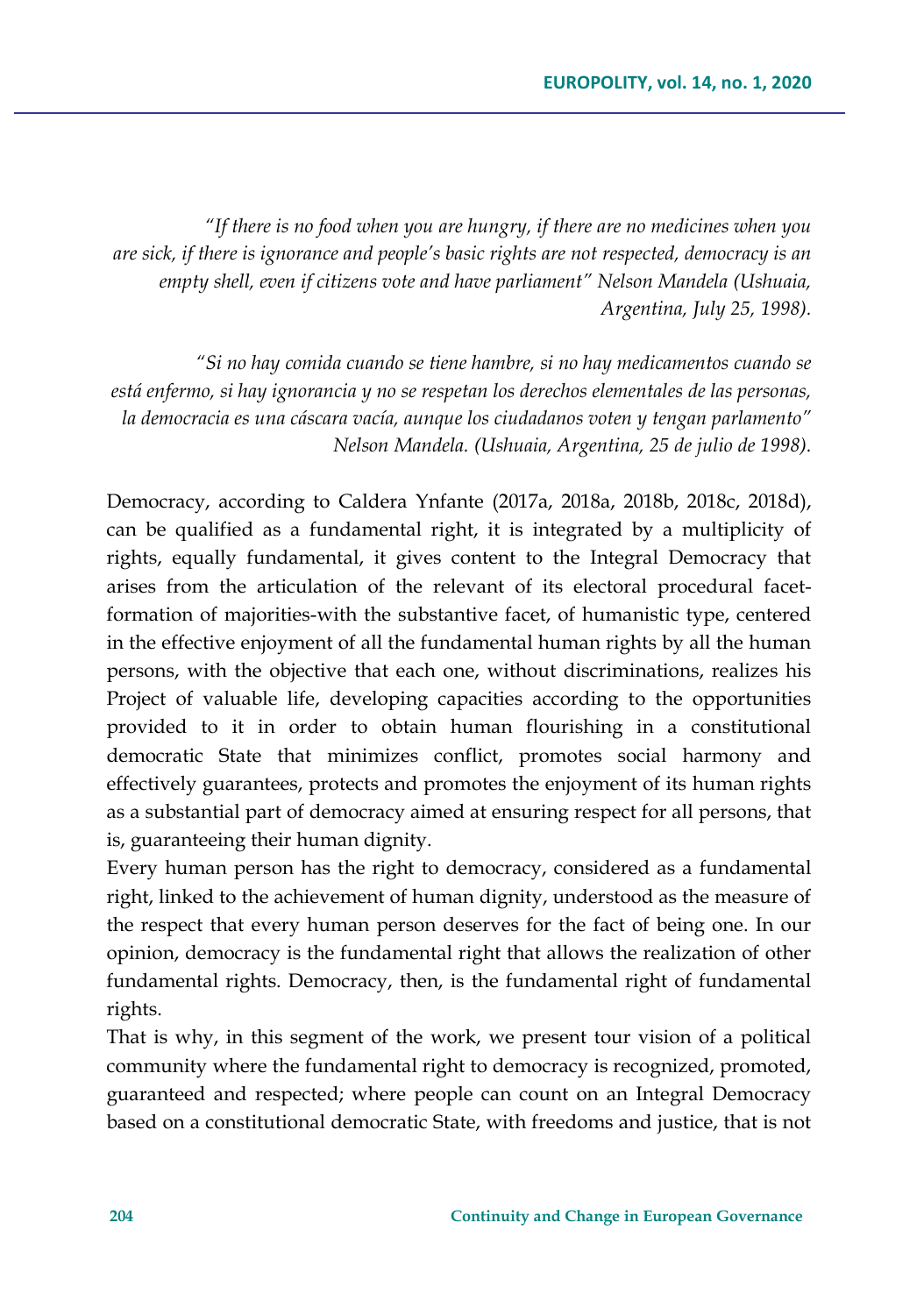exhausted in the mere electoral procedure, but is reinforced, in a complementary way, in the substantive part of democracy, as a fundamental right, based on the respect, guarantee and effectiveness of all human rights, all fundamental, of all human persons, as a way and end to guarantee the normative and axiological content of human dignity -respect for the human person- as the essential nucleus or essential core of the fundamental right to democracy. A democracy that, being assumed as a fundamental right, allows each human person to carry out his or her valuable life Project, to deploy to the full his or her talents and capacities, counting on adequate opportunities and goods and services to function effectively in society, to achieve human flourishing and splendor, to have a good and quality life and to be happy, with human security, obtaining, in short, integral human development. The essential nucleus of democracy as a fundamental right is defined by Caldera (2017a, 2018a) as the impassable barrier.

The following reflection is the fruit of the intellectual concerns and factual actions of the author, as protagonist of the recent Venezuelan political life, in support and defense of the constitutional order and the validity of the democratic order in Venezuela, as an expression of the protection of the fundamental right to democracy severely threatened and curtailed in Venezuela these days, where a totalitarian vision (authoritarianism and rampant militarism) of the exercise of political power is in apogee, thus referred to by Caldera (2017b) in the article called "Totalitarianism of the XXI Century in Venezuela. The relationship of identity between Chavism, Nazism and Fascism based on the broadening of the friendly-enemy distinction and the concept of Carl Schmitt's sovereign dictatorship or plebiscite". Revista Democracia Actual, Registraduría del Estado Civil, N.° 2, August-December, pp. 151-205.

The right to democracy, for the author, has a binding character, in favor of the peoples of America, in general, and to Venezuelans, in particular, by mandate of the preceptive of the Inter-American Democratic Charter (CDI) and the Democratic Clauses (CD) in force in the Systems of Regional Integration of the Andean Community of Nations (CAN), Southern Common Market (MERCOSUR) and Union of South American Nations (UNASUR), defining the collective examination that corresponds to the States and the implementation of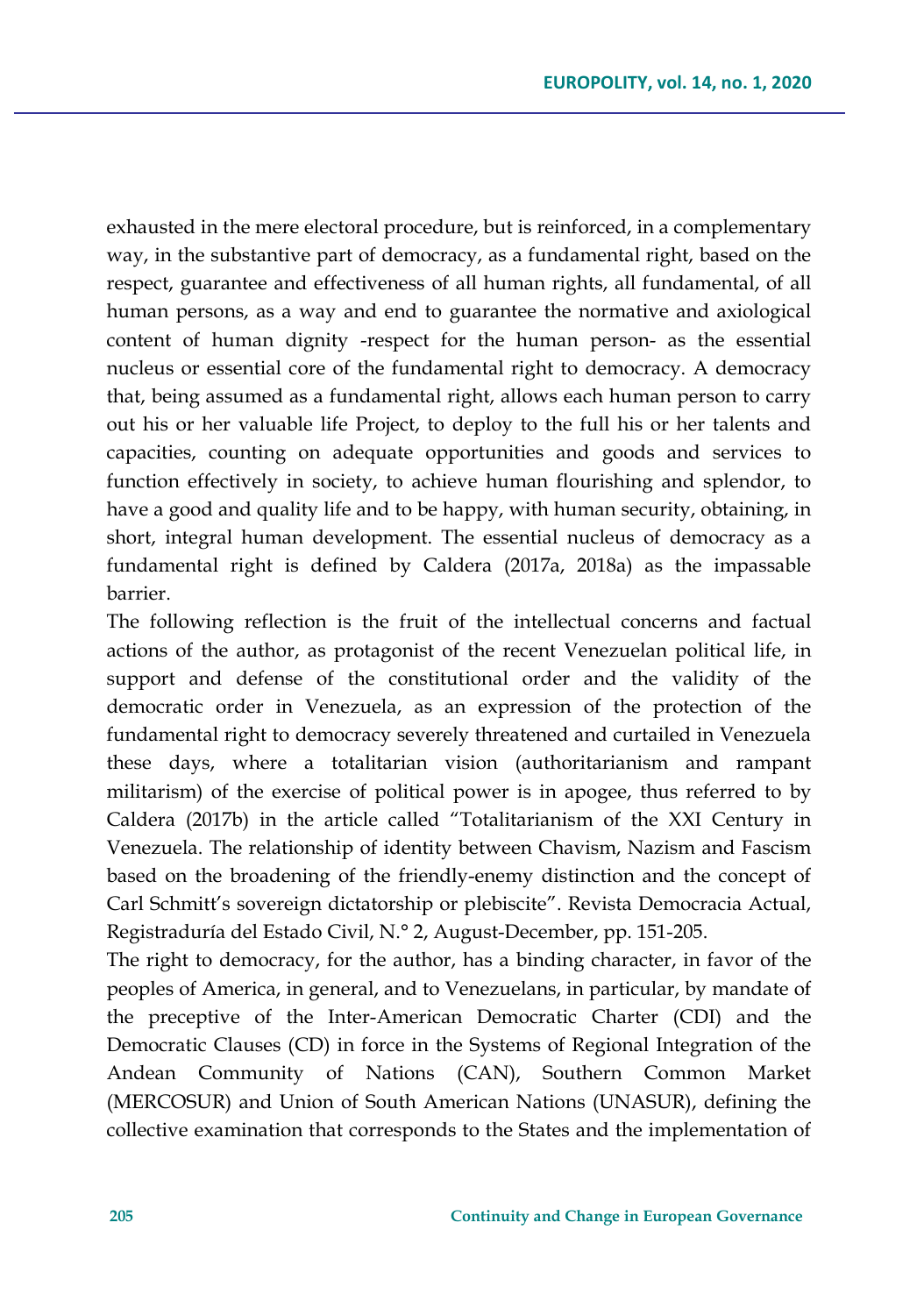the so-called collective action in defense of democracy, in full process of application against the Venezuelan regime at present by the OAS (under the knowledge of the General Assembly, via the Permanent Council and other organs and instances of the same), which evaluate the imposition of some of the measures contemplated in the pro-democracy collective action, in response to the very serious violations that the Venezuelan authoritarian regime executes to the detriment of human rights and against the democratic system acting against the principles and rules of the constitutional order that have generated a breakdown of the Venezuelan democratic system, without to date the OAS General Assembly having managed to reach the quorum set forth in Article 20 of the Inter-American Democratic Charter, leaving a situation of defenselessness to Venezuelans, who are beneficiaries of the fundamental right to democracy, due to the bureaucratic impossibility of gathering the votes of the OAS member countries to impose the sanctions provided for in the aforementioned Charter.

# **1.THE FUNDAMENTAL HUMAN RIGHT TO DEMOCRACY – INTEGRAL DEMOCRACY – RECOGNIZED IN THE DEMOCRATIC CLAUSES OF THE OEA AND THE CAN TO THE HUMAN PERSON ITS EXERCISE HAS BEEN RELEGATED TO STATES AND GOVERNMENTS**

For Caldera (2017a, 2018a, 2018b), democracy can be considered as a fundamental human right, and can be expressed as the fundamental human right to democracy from a double perspective: procedural and substantial. Hence, from this holistic vision of democracy, it is possible and feasible to speak of Integral Democracy – with the category of fundamental right – that recognizes the importance of its instrumental aspects (decision making, formation of the majority principle, selection of governments, formal expression of popular sovereignty, etc.), but which is not exhausted in them, together with their substantial or material marrow – normative content derived from their axiological and dogmatic character – called to be realized as long as every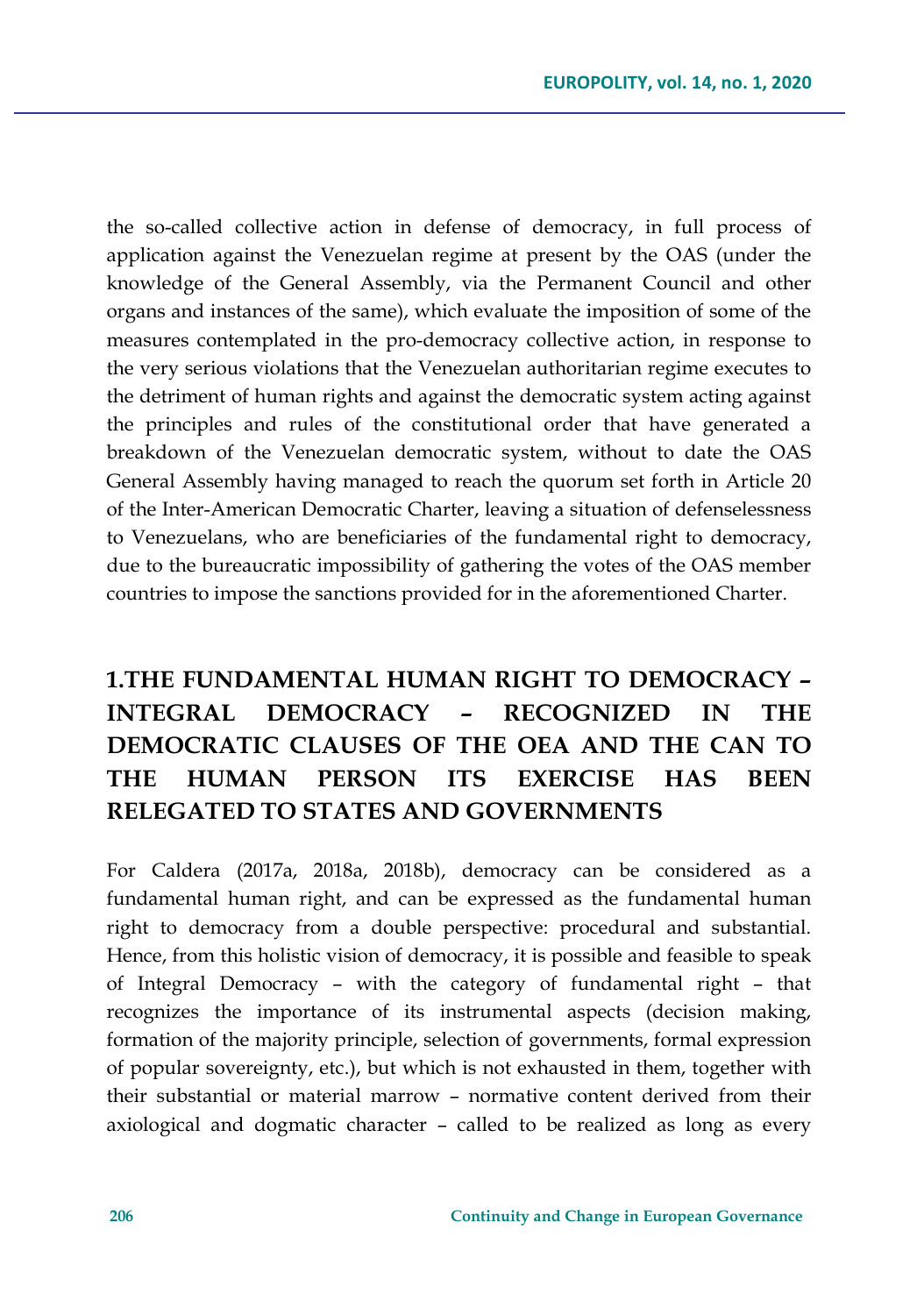human person effectively enjoys all his human rights, all fundamental, in the constitutional democratic State managing to concretize his Project of valuable life, free from harm and arbitrariness, counting on opportunities to develop their human capacities to live without fear or fear a freely chosen life that makes sense, with human security, displaying their gifts and talents, with autonomy and fullness, to obtain human flourishing and to be happy in the individual contributing to the common good, that is to say, to social happiness. From our classic vision of the common good, in the Aristotelian Thomistic perspective, man is conceived as a natural member of the community, not just politics, where he is called to function effectively to achieve his human fulfillment, giving meaning to his life, contributing at the same time to the achievement of the common good -every time its human dignity is respected- as a normative category, a category that gives content to the enjoyment of the fundamental rights that certain rational or legal limitations may experience, depending on the former, since these they are not absolute when it comes to achieving human fulfillment, as claimed by a certain individualism related to classical liberalism. It is possible to develop a valuable life plan -free from damage and arbitrariness, with human security-, obtaining happiness at the individual level, while continuing to contribute effectively to social happiness, contributing to the achievement of the common good in the political society regulated by the constitutional democratic State.

To say of Caldera (2018c, 2018d), according to the above, democracy as a fundamental right has a holistic, that is, comprehensive or Integral Democracy, based on the interrelation and interdependence between the guarantee of human rights, the validity of the social state of right and the exercise of democracy as a fundamental human right. Integral Democracy, as a fundamental right, in its essential core, is formed by a list of rights (civil, political, economic, social, cultural environmental, etc.) equally fundamental of which it is an indispensable instrument and purpose for their effective enjoyment, through mutual and reciprocal reinforcements, in the context of the theory of the integrality of human rights, seen under the Human Rights Based Approach (HRBA), that is, an integral democracy, a holistic democracy or democracy based on the human rights approach D+EBDH. Caldera (2019a,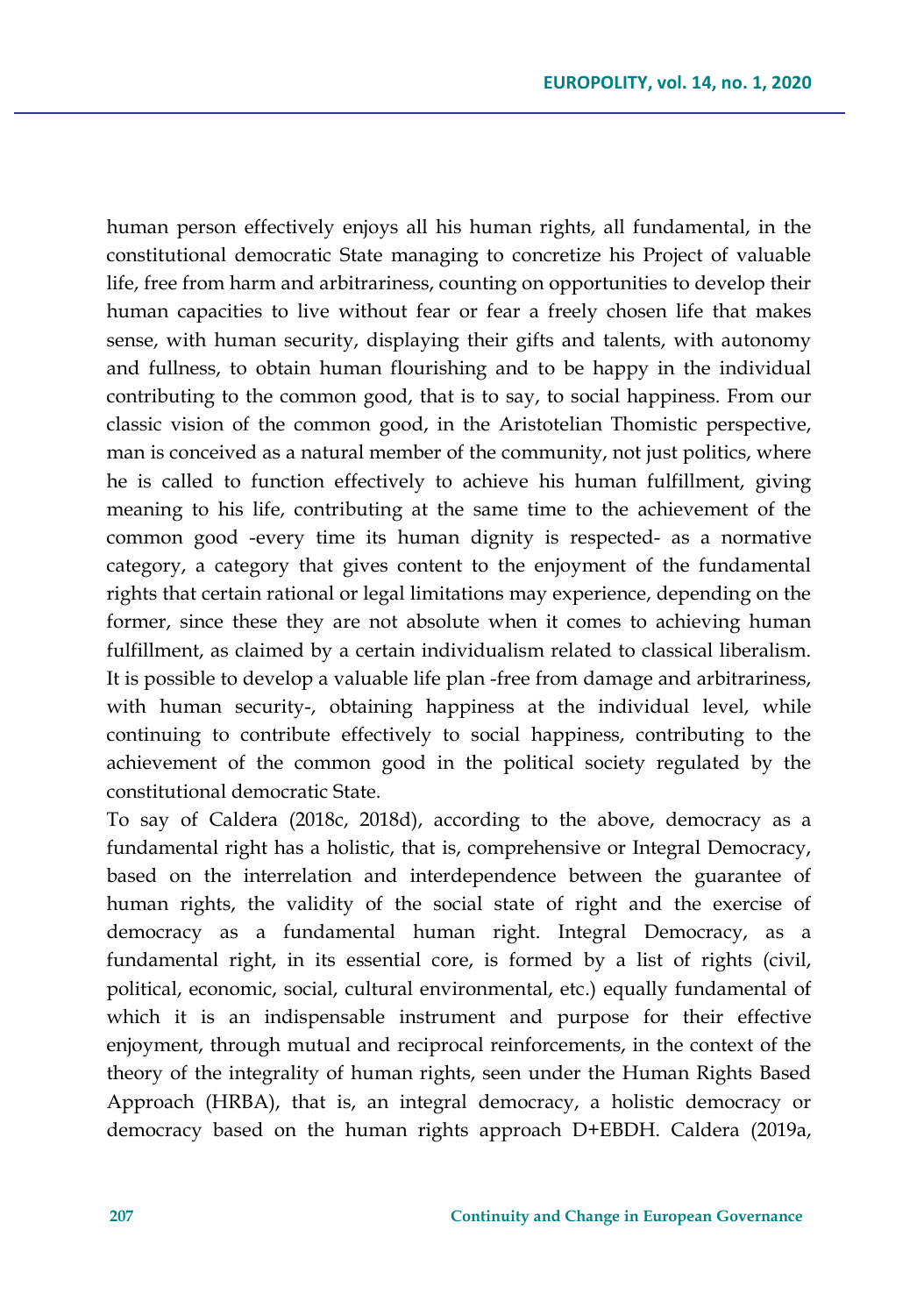2019b) argues that the Integral Democracy (or comprehensive democracy) is the fundamental right of the fundamental rights of every human person. Comprehensive democracy is the fundamental right that serves as a means and end for the realization of the valuable project of life of every human person, since it allows the effective enjoyment of their fundamental rights in order to promote their realization so that they live with dignity and achieve their individual happiness, contributing, through the enjoyment of a meaningful life, to the common good, to the construction of social happiness, to harmony in the political community and to overcoming destructive conflict and the application of violence. The Integral Democracy is the fundamental right on whose enjoyment the material realization of all the fundamental rights of every human person in the constitutional democratic State depends.

The protection of life, free from harm and arbitrariness, together with the guarantee and respect for human rights that give it meaning, is relevant to the enjoyment of the fundamental right to democracy. Hence, for damage to the project of life, we indicate with Fernández Sessarego (1992) that it is the one that "affects the freedom of the person who, consciously or unconsciously, has chosen a way of living that gives meaning to his life and that responds to his own vocation; It is a radical damage to the health of the person, which prevents him from fulfilling his own existential project and being "himself"; it is a damage that marks the future of the subject and that, although it is not current, does not cease to be true."

The Inter American Court of HHRR (1998) -Loayza Vs. Perú case- has constructed an advanced dogmatic about damage and life project indicating:

"148. The "life project" is associated with the concept of personal fulfillment, which in turn is based on the options that the subject may have to lead his life and reach the destiny he proposes. Strictly speaking, the options are the expression and guarantee of freedom. It would be difficult to say that a person is truly free if he lacks options to direct his existence and bring it to its natural culmination. These options have, in themselves, a high existential value. Therefore, their cancellation or undermining imply the objective reduction of freedom and the loss of a value that cannot be alien to the observation of this Court. For this reason, it is reasonable to affirm that acts that violate rights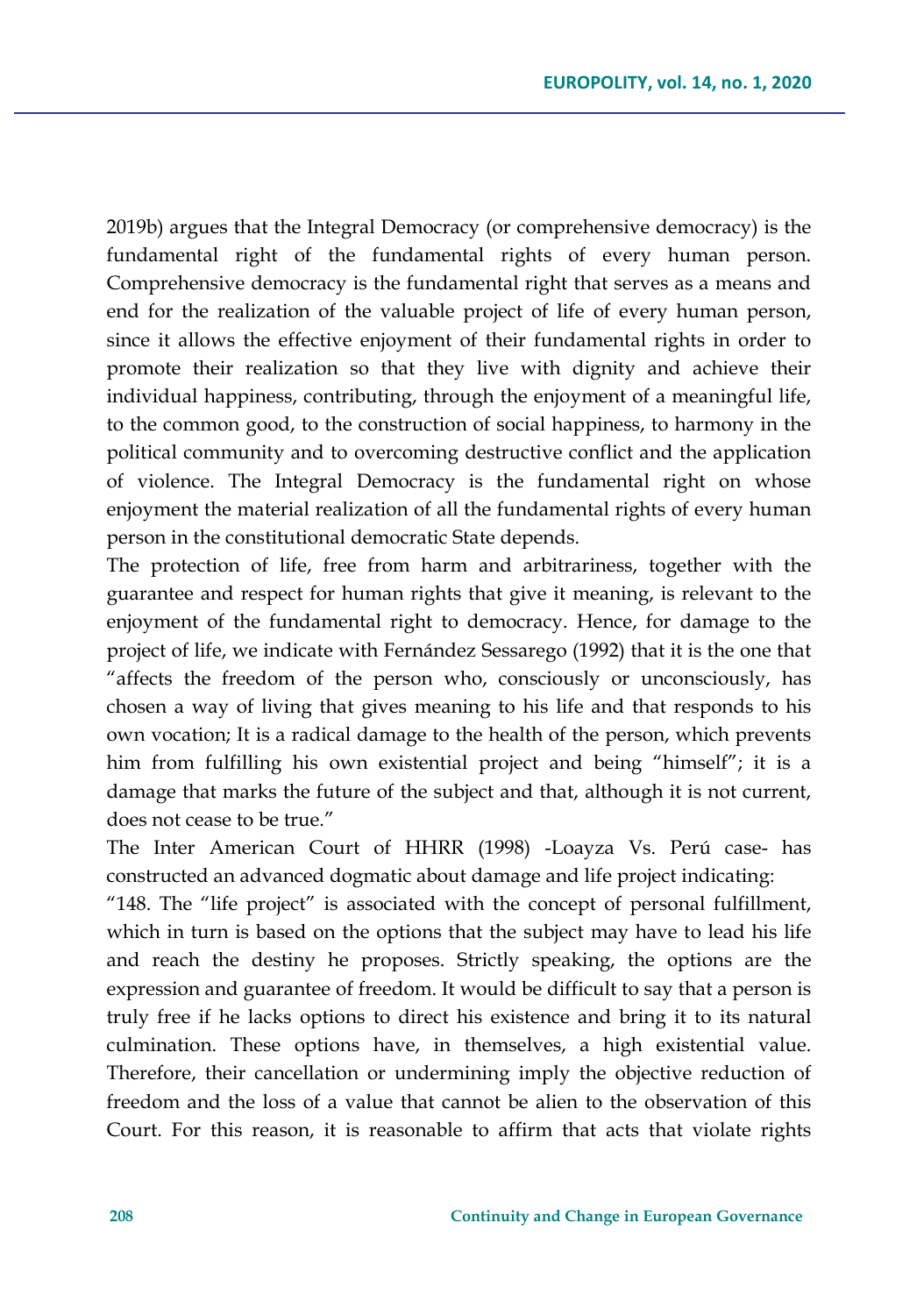seriously impede or obstruct the achievement of the expected result, and therefore substantially alter the development of the individual. In other words, "damage to the Project of life", understood as a reasonable and accessible expectation in the specific case, implies the loss or serious impairment of opportunities for personal development, in an irreparable way or very difficult to repair. Thus, the existence of a person is altered by factors alien to him, which are imposed on him, which are imposed on him unfairly and arbitrarily, in violation of the rules with force and of the trust he was able to place in public organs obliged to protect him and provide him with security for the exercise of his rights and the satisfaction of his legitimate interests."

Definitions of the fundamental right to democracy: It is recognized in the doctrine and normativity that regulates the rights to democracy, assumed as fundamental, the link between democracy and the social rule of law, on one side, and its interdependence and interrelation with the enjoyment of human rights, which allows a conceptualization of democracy taking into account the dictates of the Human Rights – Based Approach, accommodating the definition of Integral Democracy, or D+EBDH, which brings together its instrumental and substantial facets, understood in a broadened sense and in an abbreviated sense, as well: Integral democracy in its broadest sense:

It is a fundamental right whose enjoyment is functional to the guarantee, promotion and respect of human dignity through the realization of its normative contents (expansion of opportunities, development of capacities, free choice of valuable life project without damage and equal material and immaterial conditions that allow effective participation in society) conformed, in its essential core, by a bundle of rights, equally fundamental, equal in value and hierarchy, indispensable for their realization or enjoyment, interdependent or interrelated, aimed at the attainment of the dignified (good) life of individuals, respect for others and the common good endowed with legal and institutional mechanisms for their protection within the framework of the social rule of law. In abbreviate sense Integral democracy:

It is a fundamental right whose enjoyment is functional to the achievement of the normative content of human dignity through the realization of all human rights, by all persons, through the development of a valuable life project without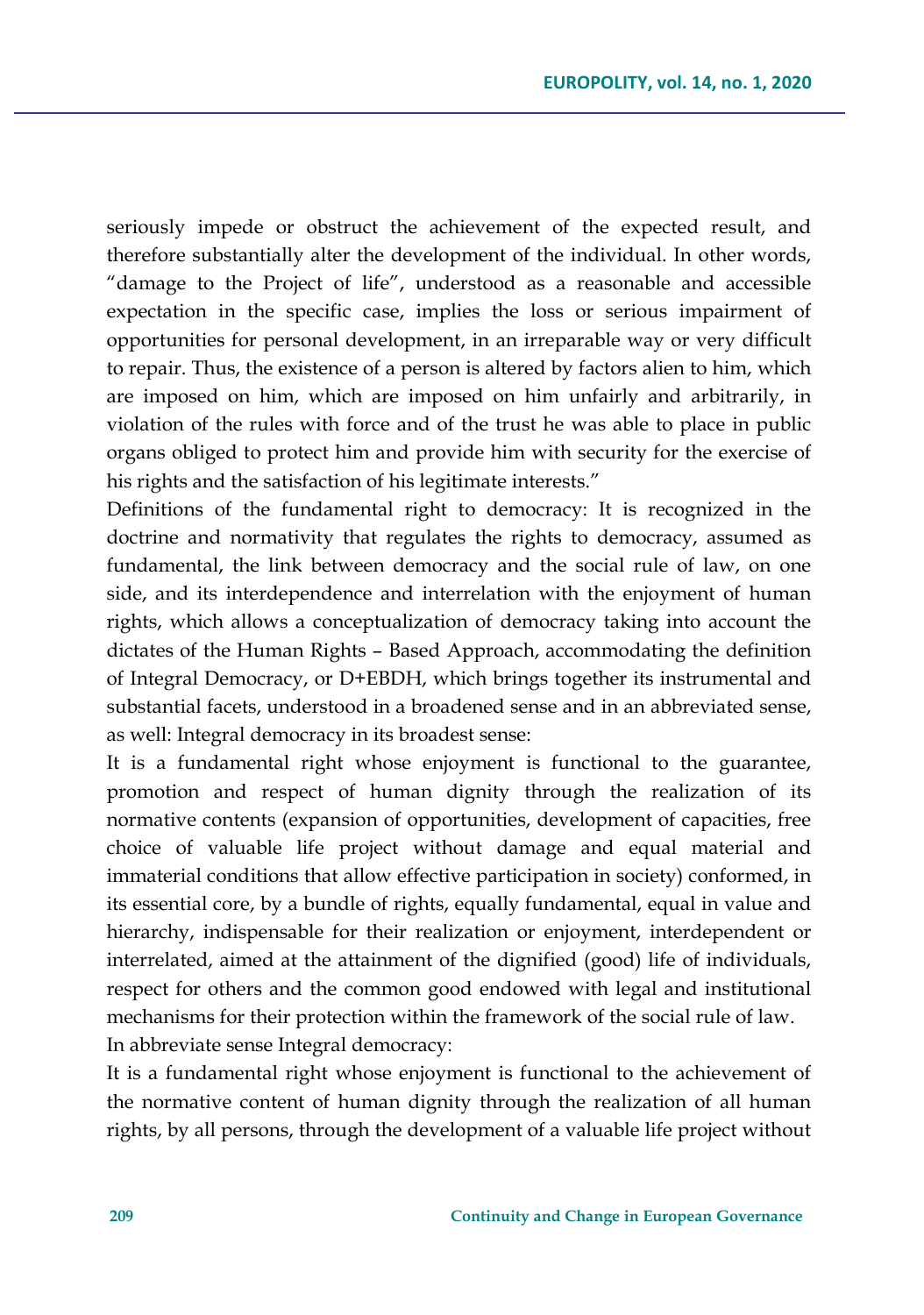harm that, in conditions of equality, each one decides freely to choose within the framework of the social rule of law, endowed with legal and institutional mechanisms for its protection.

The previous concept emphasizes that it is the discipline of juridical knowledge, in embryonic stage or formation, with a proper object of study, functional to the realization of human dignity, translatable in subjective right, on which there exists consensus of constitutional dogmatics by the set of own rules and principles that conform it and regulate centered in the achievement of the valuable life plans of the people, counting material and immaterial goods adapted, for its effective functioning in the society, its human development and the common good, by means of its protagonist participation in the formation, execution and control od political power. Thus, fundamental democracy of D+EBDH, that is, our definition of integral democracy can be understood in line with the conceptual approach to the definition of "holistic" democracy in the terms of the Report of the United Nations High Commissioner for Human Rights (A/HRC/22/29 dated 17 December 2012), based on a human rights approach and the comprehensiveness of fundamental rights. Democracy, assumed as a fundamental human right, from the perspective of the doctrine of the integrality of fundamental rights and under the Human Rights – Based Approach, called integral democracy or D+EBDH, is formed both by the procedural aspect (necessary for the conformation of the principle of majorities) and by the substantial facet (beam of fundamental rights that integrate its complex or assembled essential nucleus) in functional relation to the achievement of the normative content of human dignity, as means and end, so that the person develops his valuable plan of life, without damages, counts on goods and services, material and immaterial, adequate to function effectively in society and to participate in the formation, execution and control of the political power, to achieve a good life and contribute to the common good, in the social and democratic State governed by the rule of law. Integral democracy is understood as a fundamental right, because seen from a holistic point of view, in its instrumental and substantial aspects, it complies with the criteria established by the Colombian Constitutional Court in the relevant ruling T – 428 of 2012, to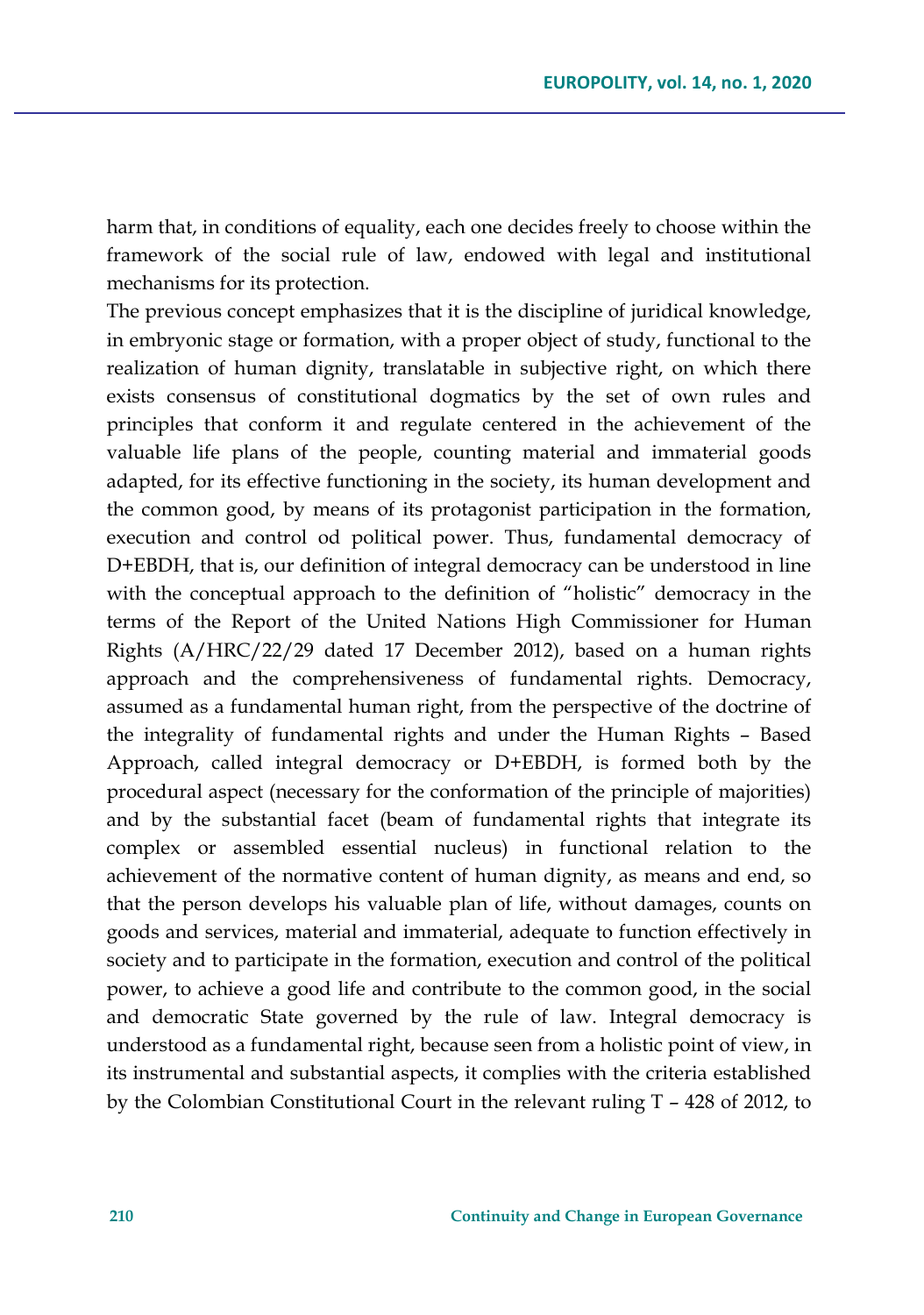qualify fundamental rights, following a taxonomic examination of the normative-dogmatic structure of the same, being able to state that:

(i) It is intrinsically related and functional to the attainment of human dignity (in its threefold conception as a constitutional value, principle and rule because the effective enjoyment of the fundamental right to democracy is an essential prerequisite for the realization of the human person's valuable and harmless life plan and must guarantee the property, material and immaterial, necessary for its effective functioning in society and, in particular, as a way and end to enable it to effectively exercise its participation in the formation, execution and control of political power);

(ii) There is normative and constitutional dogmatic consensus on their recognition and thus fundamental importance and on their essential content or scope of protection. The consensus of constitutional dogmatics and the expression of this criterion that qualifies fundamental rights is demonstrated by the analysis of the preceptive (principles and rules specific to each system) that exists in the different national and supranational legal systems (Covenants, Treaties, Agreements, Charters, Resolutions, Declarations, Decisions, etc.) on the right of peoples and individuals to democracy together with binding rulings of different constitutional Courts or Tribunals for the protection of human rights, at the regional and national levels, which allow us to affirm that there is a consensus on the dogmatic (iuris consensus in terms of Cicero and Arendt) on the essential content of the right, the collective actions or measures for its protection and the sanctions against its non-compliance. The existence of the core or essential content of democracy as a fundamental right is confirmed, with its complex or comprehensive scope of protection highlighting in particular the treatment given to it in the precepts of the Inter – American Democratic Charter, the CAPPDH, and the OAS Democratic Clauses, CAN, MERCOSUR and UNASUR, decisions of the Inter – American Court of Human Rights that define the essential elements of democracy for the hemisphere, in harmony with the Resolutions of the UN Human Rights Council, already cited, and judgments of the Colombian Constitutional Court (e.g., judgment C- 141 of 2010), and;

(iii) Can be translated into a subjective right (where there is a juridical relationship where the peoples of the Americas occupy the legal position of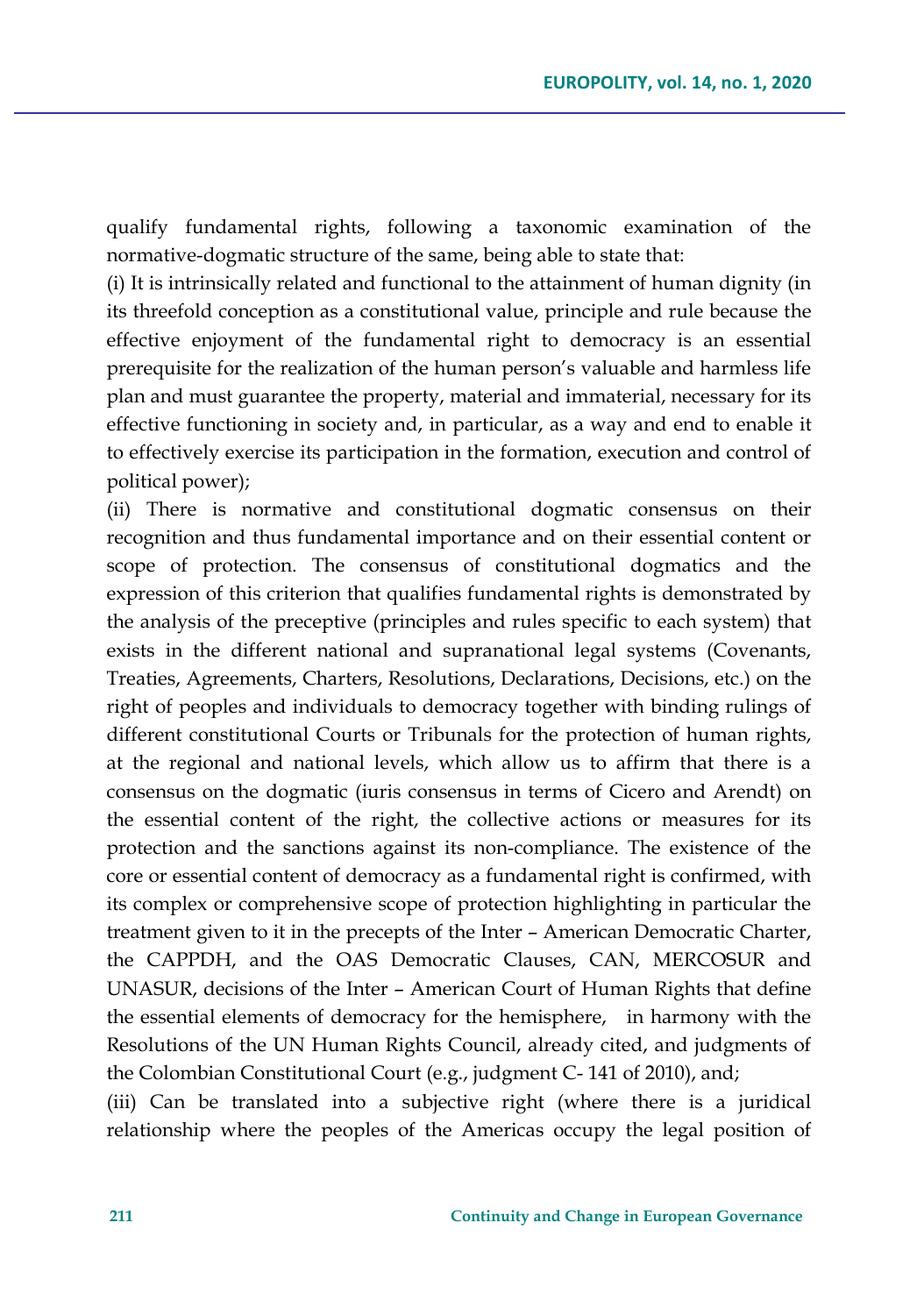holder, which becomes corporeal in each person; States and their governments are prima facie obligated and the main content of the democratic obligation is to guarantee its complex and multifaceted essential core, enforceable and justiciable, made up of a bundle of fundamental rights of a political, civil and economic nature, realized in interrelated and interdependent way the right to democracy), in favor of persons, recognized in a sequence of special dispositions (Democratic Clauses) in global, continental and local way, in the author's opinion these are the prodemocracy corpus iuris, means, the right to democracy. In other words, as explained in the doctoral thesis (Caldera, 2017a), the right to integral democracy affirms that there exists a regional right to democracy that configures regional prodemocratic law or regional prodemocratic ius cogens. Likewise, there are axiological, normative and dogmatic presuppositions to autonomously configure the concept of the right to democracy, the right from democracy and, due to its relationship with collective actions in defense of democracy, the concept of democratic preocedural law is constructed at the national level and, in the context of integration spaces, of community democratic procedural law giving content, as a whole, to a nascent corpus iuris prodemocratic community or community prodemocratic ius cogens.

## **2.DOGMATIC FOUNDATION OF HUMAN RIGHT FUNDAMENTAL TO DEMOCRACY.**

The body of constitutional doctrine that determines that human dignity is the first element of qualification of fundamental rights has been developed by the Colombian Constitutional Court in the paradigmatic judgments T-227 of 2003 and T-881 of 2002 (MP Eduardo Montealegre Lynett). In both judgments and, recently, in judgment T-428 of 2012, of the same Judicial Corporation (MP María Victoria Calle Correa) human dignity is recognized as an identification criterion, that is, as an ontological presupposition of fundamental rights. Keep in mind that human dignity has been recognized and understood in its triple dimension as a constitutional value, as a constitutional principle and as a fundamental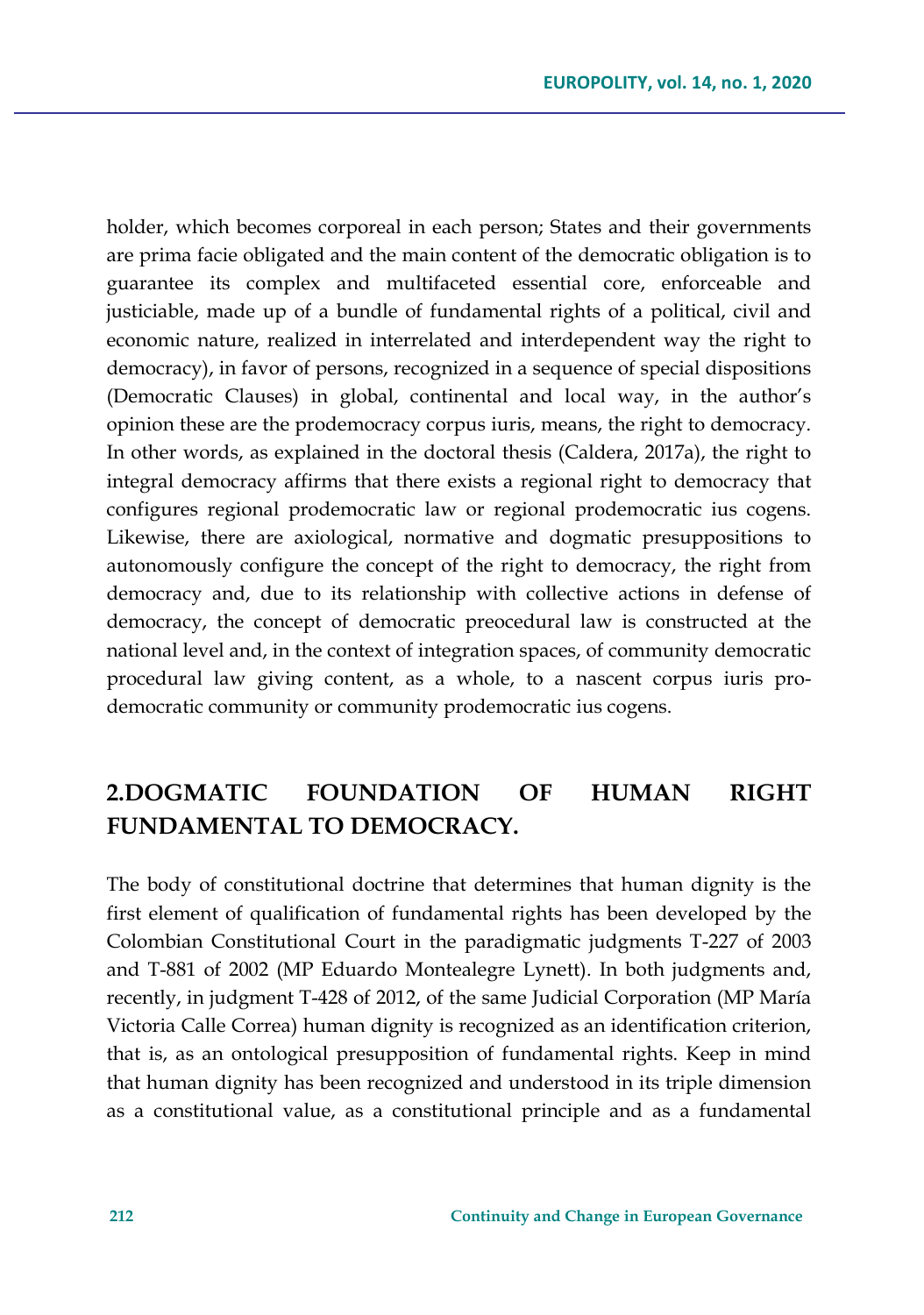right-rule-in accordance with the jurisprudential dogma indicated, among others, of sentence C-336 of 2008, Constitutional Court (MP Clara Inés Vargas H.) who highlighted the duties that correspond to the State of social law for the recognition of human dignity as one of the foundations of fundamental rights. With the recognition of the right to democracy in the Andean Charter for the Promotion and Protection of Human Rights, it is concluded that there is also, in nasciendi status, a right to Andean democracy or a democratic right of the Andean community, being such regulation community internal legal standard at the Colombian level.

In other words, as explained in detail in the author's doctoral thesis (Caldera, 2017a) on the right to comprehensive democracy, where it is stated that there is a regional right to democracy that configures regional pro-democratic law or regional pro-democratic jus cogens. Similarly, there are axiological, normative and dogmatic presuppositions to autonomously configure the concept of the right to democracy; the right of democracy and, due to its relationship with collective actions in defense of democracy, the concept of democratic procedural law that is constructed at the national level and in the regional space in the member countries of the Organization of American States (OAS). In the context of integration spaces, one can speak of the democratic community procedural law that gives content, as a whole, to a nascent pro-democratic corpus iuris, in the gestation phase, which, because it has a relationship with human dignity and is an essential part of the law fundamental to democracy, it can be affirmed that it has a binding force, endowed with the effects of a pro-democratic jus cogens, in the process of legal consolidation at the national, regional and supranational levels.

For Caldera (2018b, 599-601) the Integral Democracy, understood as a right fundamental, seen from a holistic perspective, in its aspects instrumental and substantial, meets the criteria set by the Colombian Constitutional Court in the relevant judgment T-428 of 2012, to qualify it as a fundamental right, following a taxonomic examination of the normative-dogmatic structure thereof, why: I) is intrinsically related and functional to achievement of human dignity (in its triple normative conception as value, principle and constitutional rule) because the effective enjoyment the fundamental right to democracy is a budget essential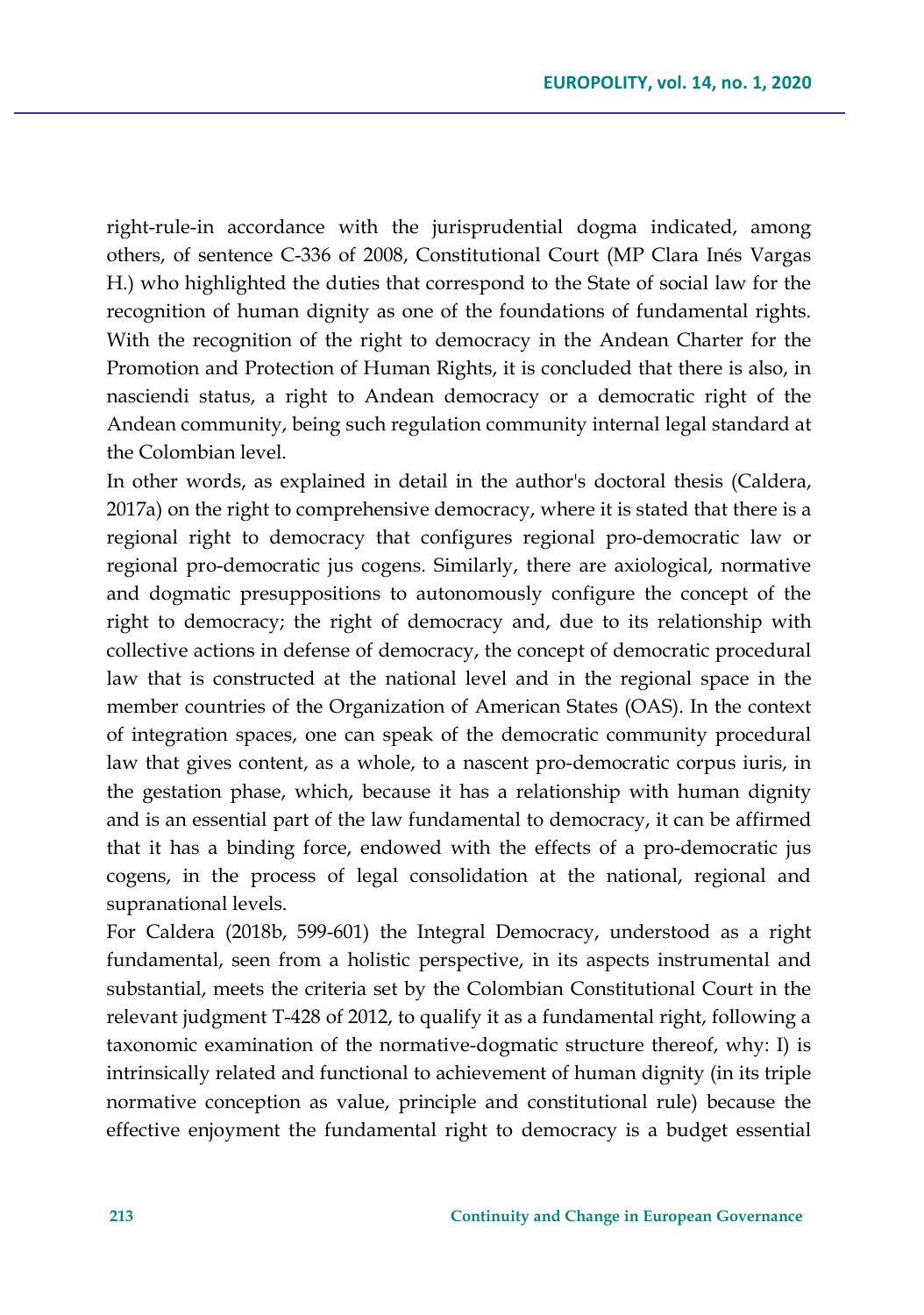that allows the realization of the life project valuable and without harm to the human person, as has already been referred; II) there are normative and dogmatic consensus constitutional about its recognition and importance as fundamental right and its essential content or scope of protection both in the internal prescriptive (principles and rules of each system) as in Pacts, Treaties, Agreements, Agreements, Letters, Resolutions, Declarations, Decisions, etc., which prevail with the same vigor as the Political Charter for mandate of the Constitutional Block. The Charter Inter-American Democratic, CAPPDH, the Clauses Democratic OAS, CAN, MERCOSUR and UNASUR, decisions of the Inter-American Court of Human Rights that define the essential elements of democracy for hemisphere in harmony with the Resolutions of the Council of Human Rights of the UN, already mentioned, and decisions of the Court Colombian constitutional (verbigracia, sentence C-141 of 2010), thus confirm it, and; III) can be translated into a subjective right (establishes a legal relationship with a holder) - the peoples of America – that it becomes corporeal in each person; b) obliged -prima there are states and their governments - and c) an obligation legal (provision or abstention) related to content principle of the democratic obligation or its essential nucleus complex and multifaceted, enforceable and also justiciable, established in favor of people, recognized in a series of special provisions (Democratic Clauses) at the level global, continental and local which, in the author's opinion, make up the corpus iuris prodemocratic, that is, the right of democracy.

The fundamental right to democracy or Integral Democracy, inherent to the achievement of the content of human dignity, belongs to people and must be guaranteed their effective enjoyment (ius prohomine o ius pro personae), without any detriment, or interpretative concessions in favor of the current ruler, in a concrete State, like the Venezuelan one, incurring in "interpretation contra proferentem" also denominated "interpretation contra stipulatorem" because, instead of acting in favor of the people who make up a particular people of America, affected in the enjoyment of the essential content of the fundamental right to democracy, applying the indubio pro operario or indubio pro personae, some spokespersons of the government or State responsible for the denial or violation of the right to request that the competent organs of the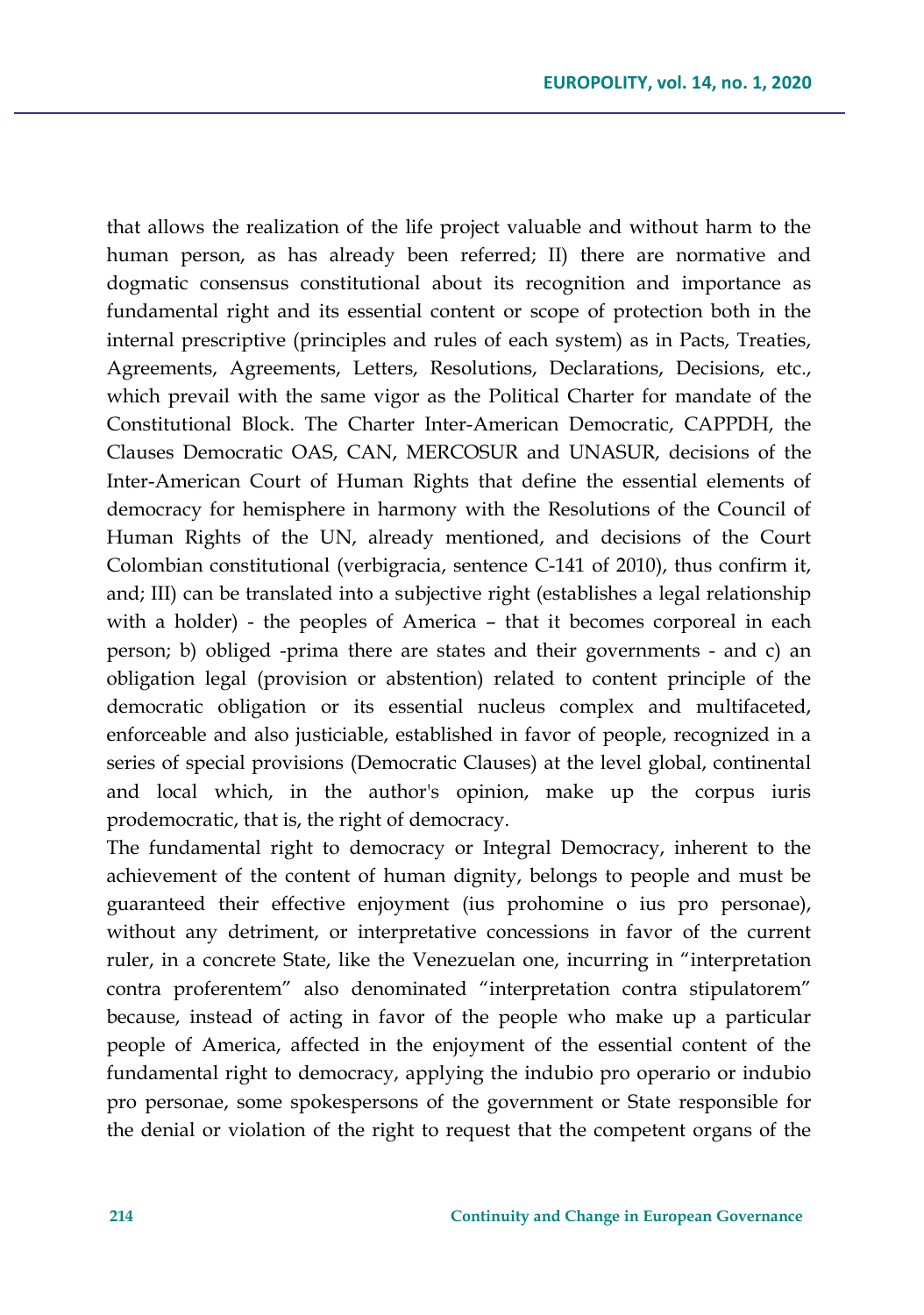OAS (or MERCOSUR, UNASUR or CAN) refrain from exercising prodemocracy collective action, request that they omit any kind of pronouncement or that they hide their heads or play the game of regional indifference to the attacks launched from power, the Government and the State against the enjoyment of the fundamental right to democracy in Venezuela, making use of the longstanding allegation of respect for national sovereignty and independence and self-determination that they have as a sovereign state, thereby concealing the deprivation, denial and transgression that the State itself and its government execute against the effective enjoyment of the bundle of human rights, likewise, fundamental, that integrate the fundamental right to integral democracy, as a manifest expression of the inalienable popular sovereignty of the people who benefit from it, given that people do not have food, lack medicines, thousands have lost their lives to the hands of the underworld without justice being done in front of those responsible or are subject o state distribution systems under rationing conditions without being guaranteed a minimum of dignified life, depriving them of achieving human flourishing and good life.

As a complement, the author has developed a complete systematic conceptualization about this theme, stablishing a definition of the right to democracy or democratic right, in the following terms:

It is a nascent branch of Law whose principles, legal norms and values have as their object the protection of democracy, as a plural or complex fundamental right of peoples, functionally related to the achievement of the dignity of the person so that he may freely choose a valuable life plan without harm and may enjoy material and immaterial good adequate for the development of his capacities and his effective participation, without exclusions, in the formation, execution and control of political power and social life, through the interrelated and interdependent satisfaction of the other fundamental rights that are recognized and form part of its complex essential core within the framework of the social rule of law.

The author defines, taking into account the processes of regional integration, the right to community democracy and regional democratic procedural law, analyzed in the context of the integration systems staged in the CAN, MERCOSUR, UNASUR and OAS within the substantive and adjective set of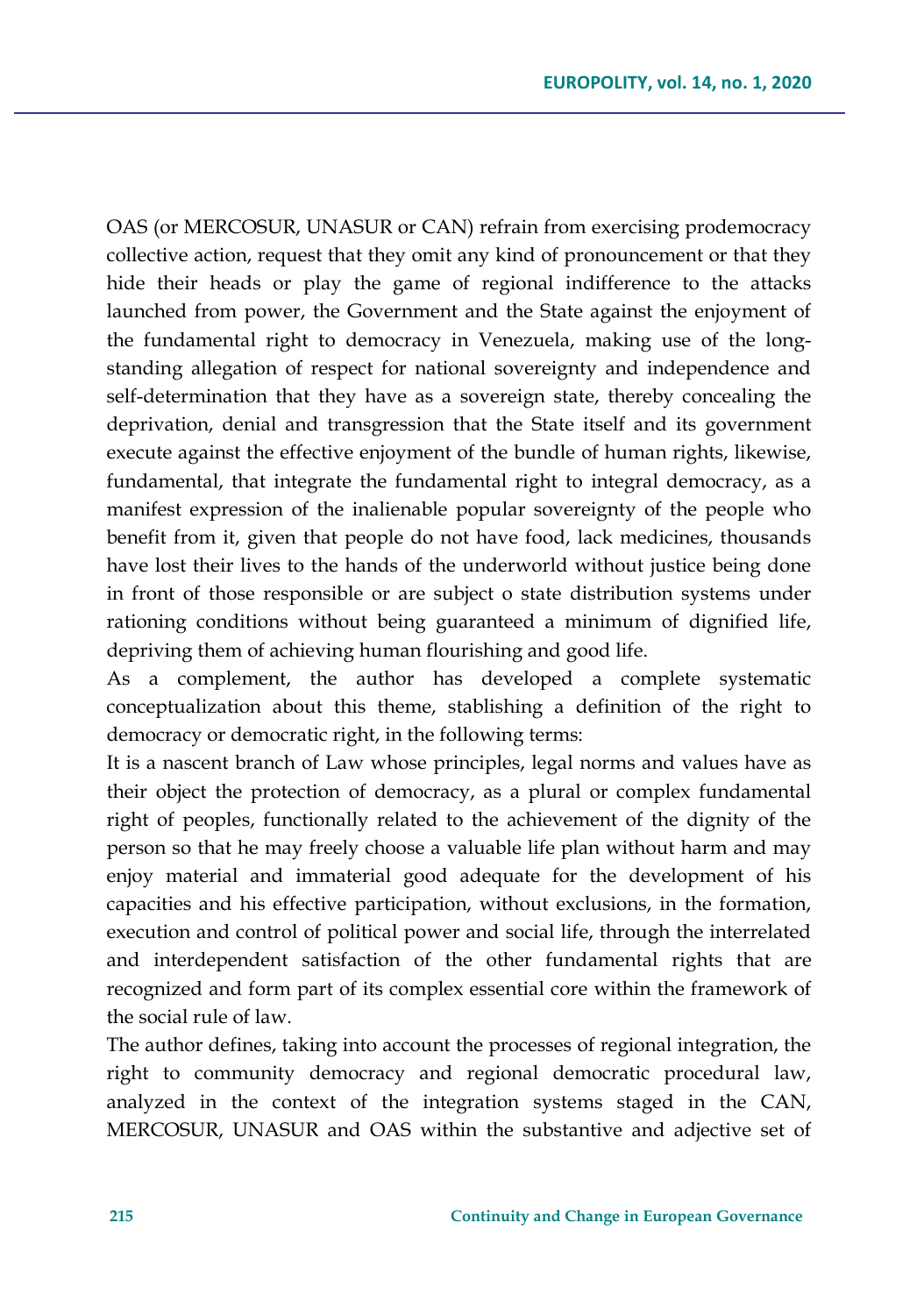norms denominated Corpus Iuris Prodemocratic Community making room (based on the previous definition of the right to democracy or democratic right, in the internal sphere) in the context of regional or subregional integration blocks. That makes it possible to provide a definition of a community democracy right or community democratic right that is defined as:

The set of principles, legal norms and binding values approved by the member countries in which they recognize the right of their people to democracy, define their essential content and their interrelation or interdependence with human dignity, the enjoyment of other fundamental rights and the achievement of development and peace, defining collective actions and measures for the preservation of democracy, as a right, the validity of the democratic order and the constitutional order of the social rule of law in the member countries.

Whereas, in the opinion of the author, Community democratic procedural law shall be understood:

The set of principles, legal norms and binding values adopted by member countries in which they recognize the right of their people to democracy, define their essential content and their interrelation or interdependence with human dignity, the enjoyment of the other fundamental rights of their essential core and the achievement of development and peace, which defines the mechanisms and institutional instances through which collective actions and adjective measures are defined and executed for the preservation of democracy, as a right, the validity of the democratic order and the constitutional order in the member countries, defining the organs, instances, procedures and competencies assigned to them in favor of the democratic and constitutional order within the framework of the social rule of law.

This allows to affirm that the conception of constitutional democracy (participative democratic legal framework inherent to the social and democratic rule of law) and the understanding of fundamental democracy (qualified as a fundamental right), make up what we call the American prodemocratic corpus iuris, based on the Inter-American Democratic Charter and the Regional Democratic Clauses (CAN, MERCOSUR) and have the common denominator that gravitate around the realization of the dignity content of the human person (free choice of a concrete "valuable" life project, free from harm, together with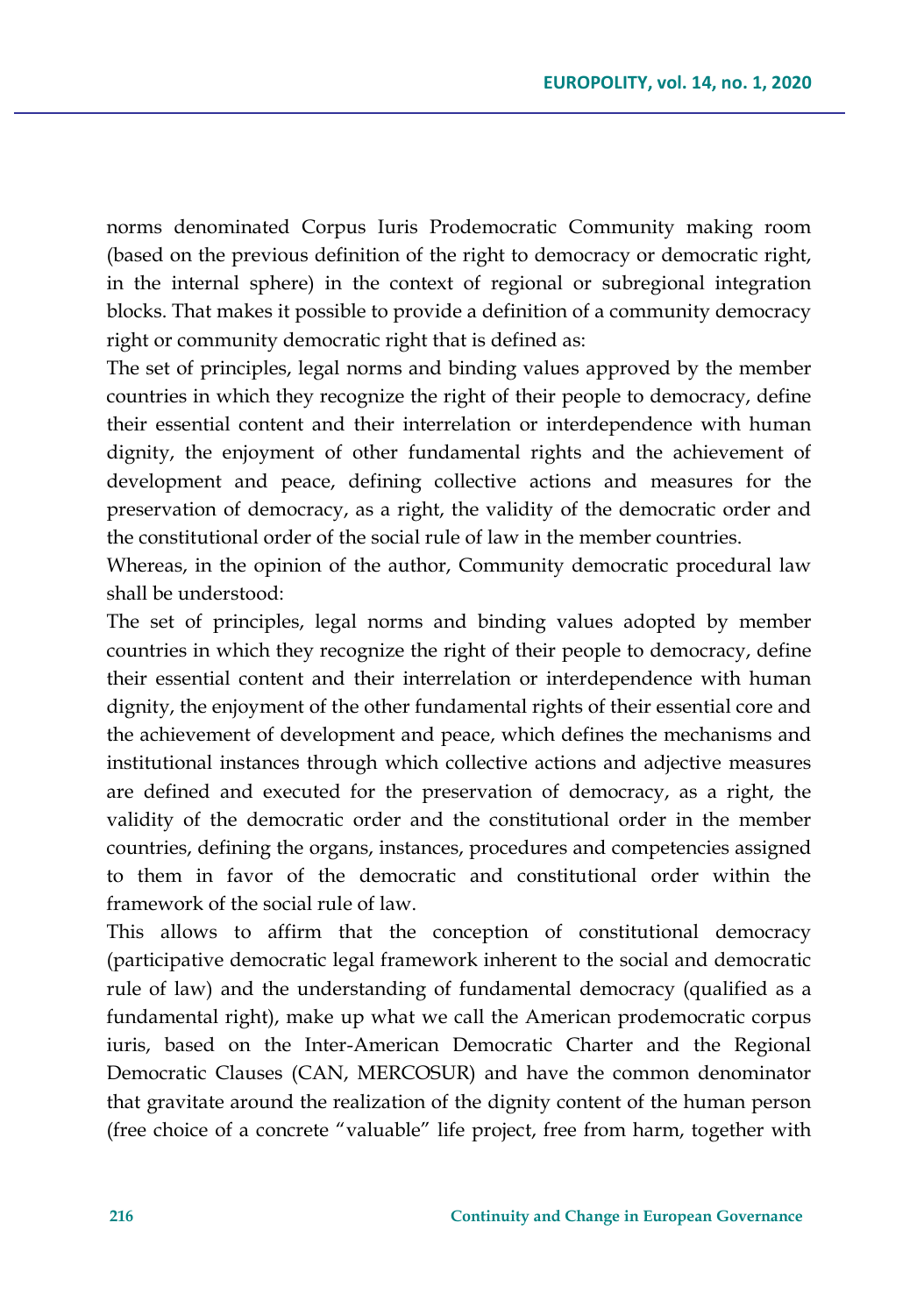the enjoyment of "decent" material living conditions for the development of human capacity and effective participation, without exclusions, in the formation, execution and control of political power and society) provided with a multitude of principles, values and fundamental rights as content of their complex or comprehensive essential nucleus of plural or diffuse character, with superior normative rank, not being risky to affirm that the fundamental right to democracy is translated into a budget so that the other fundamental rights that converge normatively and integrate its axiological - legal - political plexus of a superior nature, as structuring elements of its normative category of fundamental law (essential nucleus) are effectively concretized, through a multiplicity of current or particular factual expressions, in an interrelated and interdependent way, since democracy, fundamental rights, peace and development (crossed by their functionality to the achievement of human dignity) are materialized through a symbiotic and inessential relationship, of mutual reinforcements, where constitutional democracy would be the genus and the fundamental right to democracy, the specie.

The duty of the State and its organs to respect, protect and guarantee the essential content of the right to democracy, because of its function to achieve human dignity and as a budget for the effective enjoyments of other fundamental rights, is the premise that must prevail in its institutional work as an expression and depository of the exercise of political power.

For that reason, it is stated that the majority rule, of enormous practical utility to settle formal electoral competence, in the hands of those who hold power in the State and its organs, must be circumscribed (limited) to legality as a method to settle dissent (conflict) in those areas where the possibilities of fostering agreements and consensus fail, respecting the human dignity of all persons, the fundamental rights and the factual or legal positions of those who legitimately dispute power, since it cannot be misused by them as a tool of domination or for the conformation of hegemonic visions or for the execution of excluding or arbitrary (political) practices, denying fundamental freedoms and rights, because, in addition to polluting its political work with despotism, it wounds to death the fundamental right to democracy by ignoring and disrespecting its substantial facet, based on the superior rights inherent in the dignity of the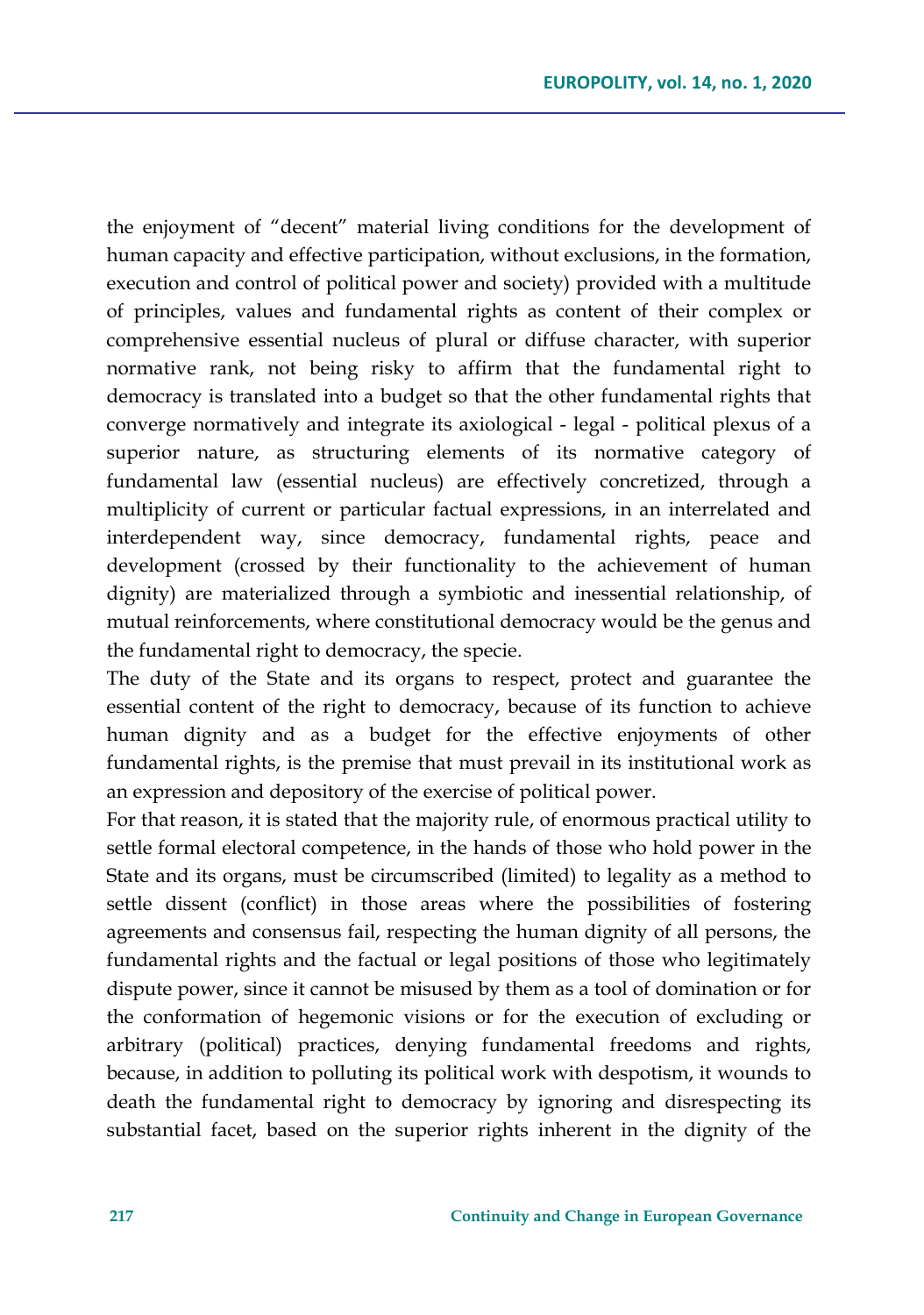human person, which make up its essential content comprehensive, assembled, composed, that is to say, complex.

In order for the fundamental right to democracy, in its substantial dimension, to be effectively enjoyed by its holders, the contents of human dignity to be achieved, the fundamental rights that fill its essential core to be realized (in an interrelated and interdependent manner) and that constitutional democracy be strengthened, in addition to the above, autonomous, independent and effective institutions are also required, which avoid taking decisions motivated by criteria of ideological, religious, racial, social, sexual, economic or partisan convenience; the inveterate and invariable adherence of the State and its organs and individuals to the Constitution and legality promote a political – democratic culture centred on the respect, guarantee and protection of fundamental rights and the principles and values of democracy (pluralism, tolerate, fraternity, solidarity, respect for the rights of minorities and submission of the majority to the dictates of legality and respect for human dignity) so that the scope of protection of the fundamental right diffuse to democracy, of complex or compound content, is recognized, guaranteed, respected and protected as to its effective enjoyment and thus generate a precursor effect that is a trigger or budget for the guarantee and effective satisfaction, intercrossed or interdependent, of the bundle of fundamental rights (substantial side) that make it up. It should be noted that an author who has treated the right to democracy as a fundamental right, focusing on the importance of the principle of functional separation of the branches of public power and citizen and institutional control over political power, is the Venezuelan author Brewer Carías (2009, 93-112). The Venezuelan writer Asdrúbal Aguiar (2008, 2012, 2014) can also be mentioned, who, like Brewer, has been contributing ideas about a notion of democracy as a human right, his study being on the dogmatics or jurisprudence of the Inter-American Court of Rights Humans (between 1987-2014) on this specific point an academic contribution of great theoretical value. The notion of comprehensive democracy, according to Bunge (2009) is the combination, or if you want the conjunction, of "democracy environmental, biological, economic, cultural, political, legal and global by realizing six key values: livelihoods, equality, solidarity, pursuit of happiness, fitness and good common "that aims to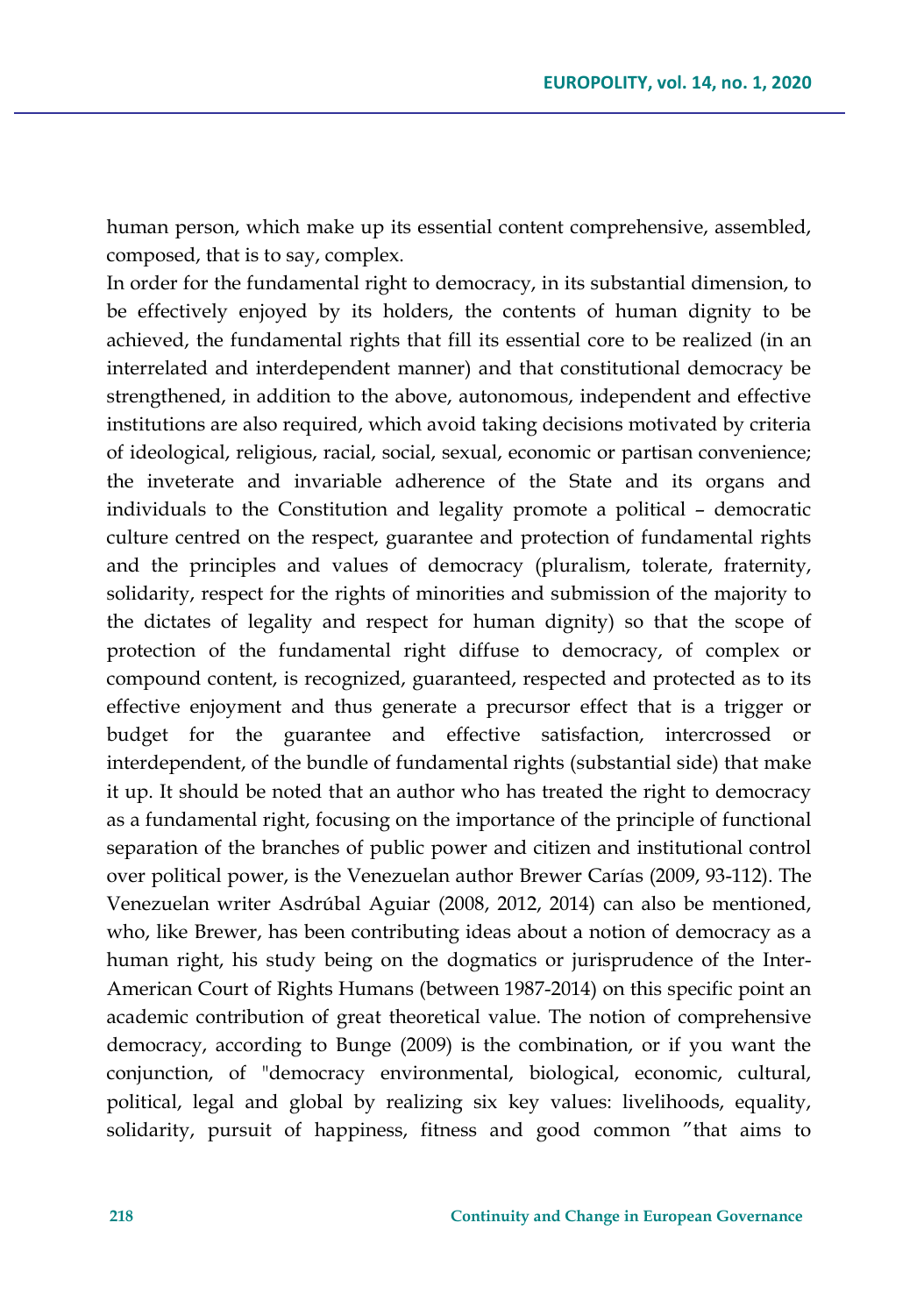promote" equal access to wealth natural, equality of sexes and races, equality of opportunities economic and cultural, and popular participation in the administration of the commons "as stated by Bunge (2013).

## **3.DEMOCRACY AS A FUNDAMENTAL RIGHT OR INTEGRAL DEMOCRACY AND ITS ESSENTIAL NUCLEUS, ESSENTIAL CORE OR ESSENTIAL CONTENT**

Democracy is so much more than elections or voting. It is the way and end for the person to realize his or her valuable life project, to live without harm, to obtain human flourishing and to be happy in the constitutional democratic state. It is the realization of the bundle of fundamental rights that integrate its scope of protection or essential content related to the enjoyment of the normative content of human dignity so that the person realizes, without interference or harm, his valuable life plan, has sufficient immaterial material goods to function in society, achieve human brilliance and be the protagonist agent of the formation, execution and control of political power for his good and the common good of his equal.

The regulation or international norms (corpus iuris pro-democratic) on the right to democracy can be seen, among other regulatory instruments, of the United Nations in: I) Resolutions of the Commission on Human Rights: Resolution 1999/57 on the Promotion of Right to Democracy of April 27, 1999; Resolution 2000/47 on the Promotion and Consolidation of Democracy of April 25, 2000; Resolution 2001/41 on Continuation of the Dialogue on Measures to Promote and Consolidate Democracy of April 23, 2001; Resolution 2002/46 on New Measures to Promote and Consolidate Democracy of April 23, 2002; Resolution 2003/36 on the Interdependence between Democracy and Human Rights of April 23, 2003; Resolution 2004/30, on Increasing the role of regional, subregional, and other organizations and initiatives in promoting and consolidating democracy on April 19, 2004; II) Resolutions of the Human Rights Council: Resolution 2005/32 on democracy, the rule of law and the rule of law of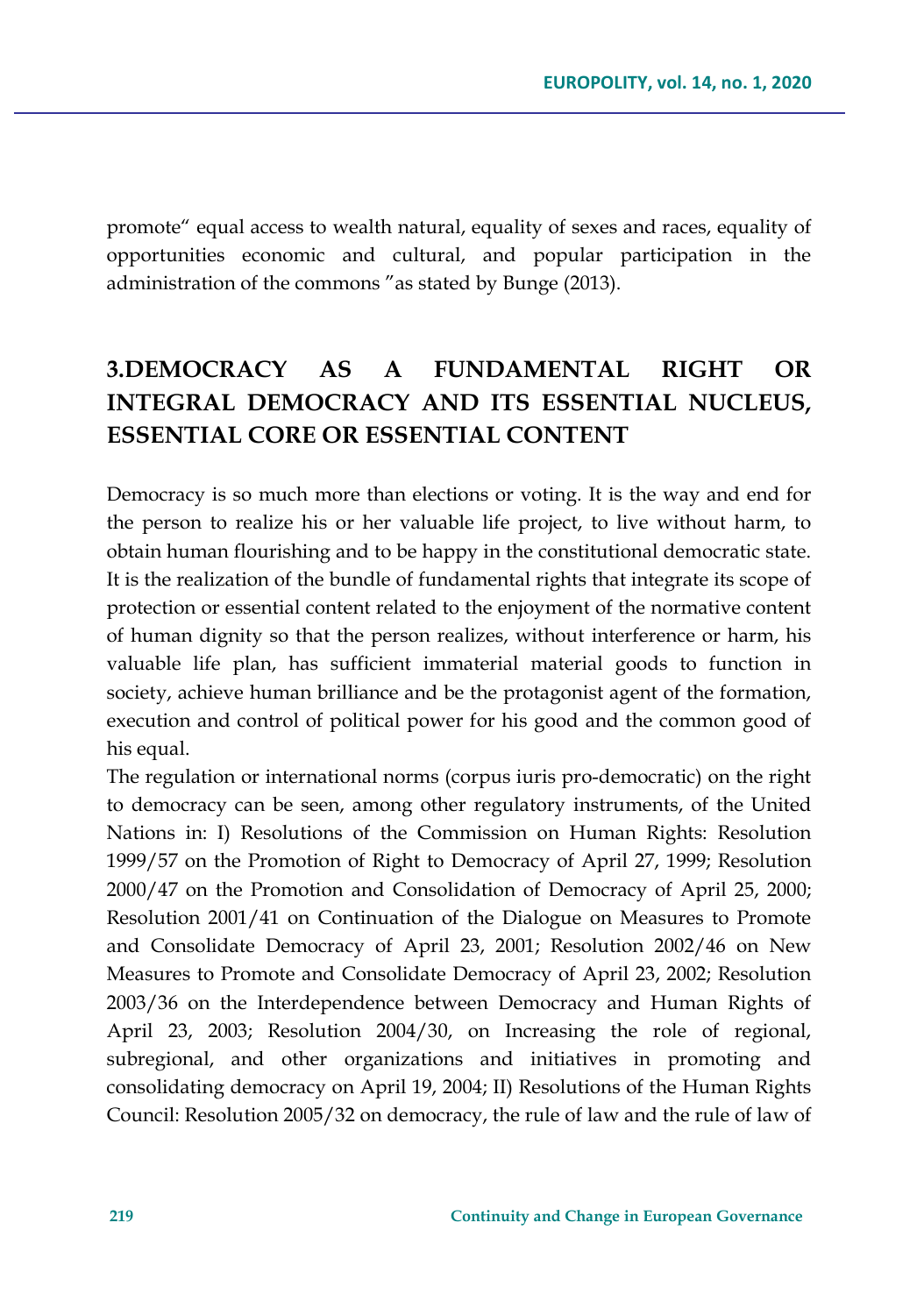April 19, 2005; Resolution 18/15 on the incompatibility between democracy and racism of September 29, 2011; Resolution 19/36 on the interdependence between democracy, human rights and the rule of law of March 23, 2012; III) General Assembly Resolutions: Resolution 55/43 on the promotion and consolidation of democracy of November 27, 2000; Resolution 57/221 on strengthening the rule of law of December 18, 2002; Resolution 59/201 on strengthening the role of regional, subregional and other organizations and mechanisms in the promotion and consolidation of democracy of December 20, 2004; Doha Declaration approved by the Sixth International Conference of New or Restored Democracies on November 1, 2006; Resolution 66/102 on the rule of law at the national and international levels of December 9, 2011; Report of the United Nations High Commissioner for Human Rights. A / HRC / 22/29 on democracy, human rights and the rule of law of December 17, 2012.

The core of the fundamental right to democracy is developed, among other applicable norms, in resolution 19/36 of 2012 of the Human Rights Council (UN): On the recognized interdependence, through mutual reinforcements, between democracy, human rights and the State (social and democratic) of Law, the foundation of the nascent definition of democracy from the perspective of integrality and approach based on human rights – D+EBDH defined as integral or holistic democracy that, as an autonomous fundamental right, with its enjoyment results in the condition of possibility, as a way and end, for the effective, interdependent and symbiotic enjoyment of human rights related with functionality to the achievement of the content of human dignity, following the aforementioned resolution 19/36 of the Human Rights Council (UN), we come to the definition lato sensu of the complex essential nucleus, comprehensive or continent of integral democracy or D+EBDH as a fundamental right conformed by the faculties to carry out activities, to develop and to observe behaviours, granted to persons in the social rule of law, which cannot be denatured by the actions of the state power, or even of the legislator, because they place in danger of destruction the guarantee of the essential content of the fundamental right to democracy (integrally conceived – D+EBDH).

There are several resolutions of the UN Human Rights Commission (now the Council) on the right to democracy: Regarding the right to democracy, it has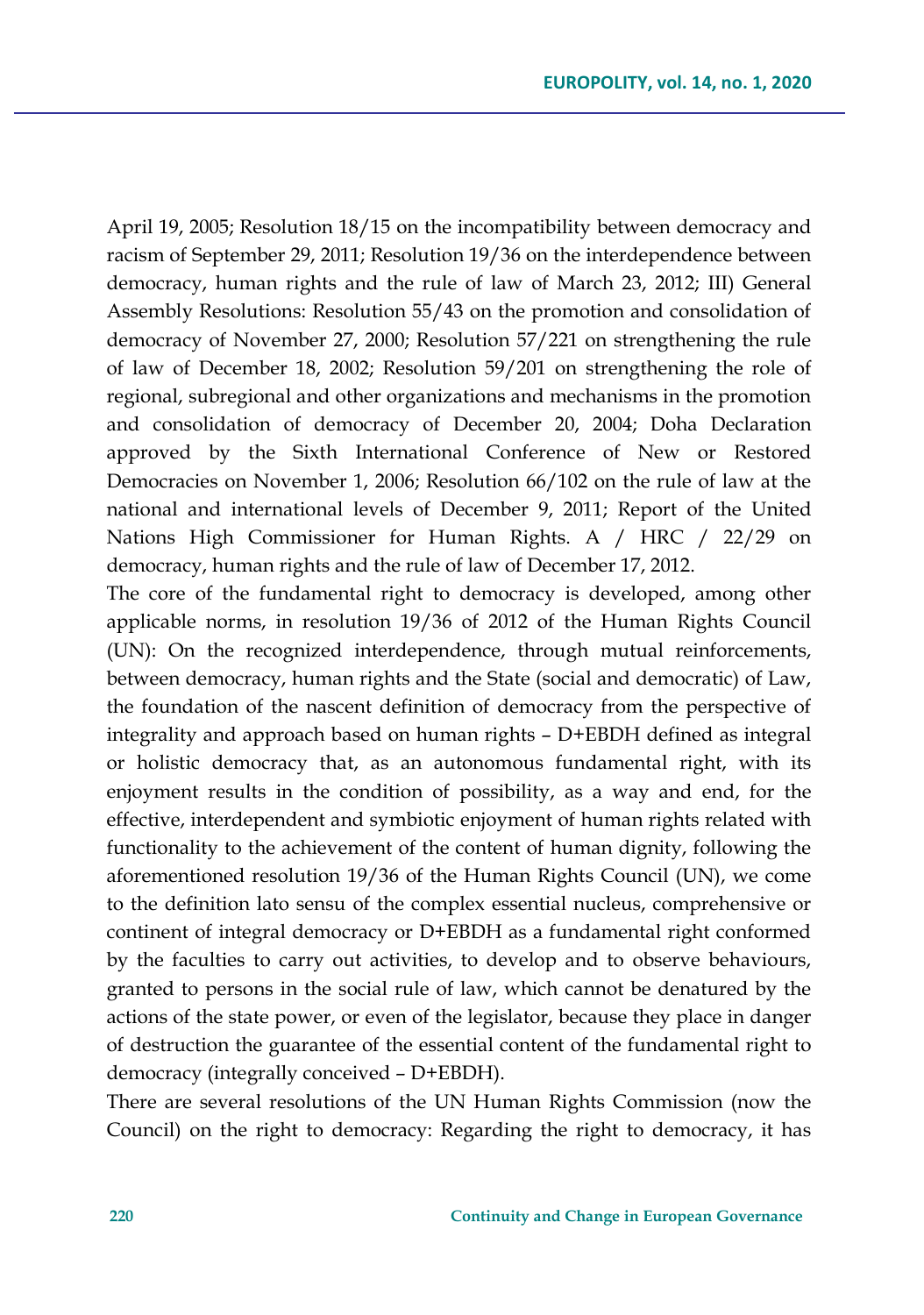been the UN Human Rights Commission that has approved a set of resolutions with binding effects (by virtue of coming from a governing body for the protection of human rights on treaties, agreements, protocols or conventions signed and ratified by Colombia), being the following:

(i) The original and paradigmatic Resolution 1999/57 of 27 April 1999 on the Promotion of the Right to Democracy, which was adopted by fifty-one votes in favour, none against and two abstentions at its 55th session, which confers the rank of right to democracy which ratifies the interdependence between the enjoyment of the right to democracy and the realization of human rights and the right to development;

(ii) The 2000/47 of 25 April 2000 on the Promotion and Consolidation of Democracy;

(iii) The 2001/4| of 23 April 2001 on the Continuation of the Dialogue on Measures to Promote and Consolidate Democracy;

(iv) The 2002/46 of 23 April 2002, related to New Measures to Promote and Consolidate Democracy;

(v) The 2003/36 of 23 Abril 2003 on the Interdependence between Democracy and Human Rights;

(vi) The 2004/30 of 19 April 2004, entitled "Enhancing the role of regional, subregional and other organizations and initiatives in promoting and consolidating democracy";

(vii) The 2005/32 of 19 April 2005 on "Democracy and the Rule of Law" all the UN Commission on Human Rights, and

(viii) Resolution 19/36 of 2002 on the interdependence between democracy, human rights and the rule of law.

The recognition of the importance of democracy for its relationship with human rights and the rule of law has been reiterated by the UN General Assembly in its resolutions No.- 49/30, of 7 December 1994; No.- 50/133, of 20 December 1995; No.- 51/31, of 6 December 1996; No.- 52/18, of 21 November 1997; No.- 53/31, of 23 November 1998; No.- 54/36, of 29 November 1999; No.- 55/43, of 27 November 2000; No.- 56/96, of 14 December 2001; No.- 56/269, of 27 March 2002; No.- 58/13, of 17 November 2003, No.- 58/281, of 9 February 2004, and No.- 60/253, of 2 May 2006. Of relevance is the Doha Declaration adopted by the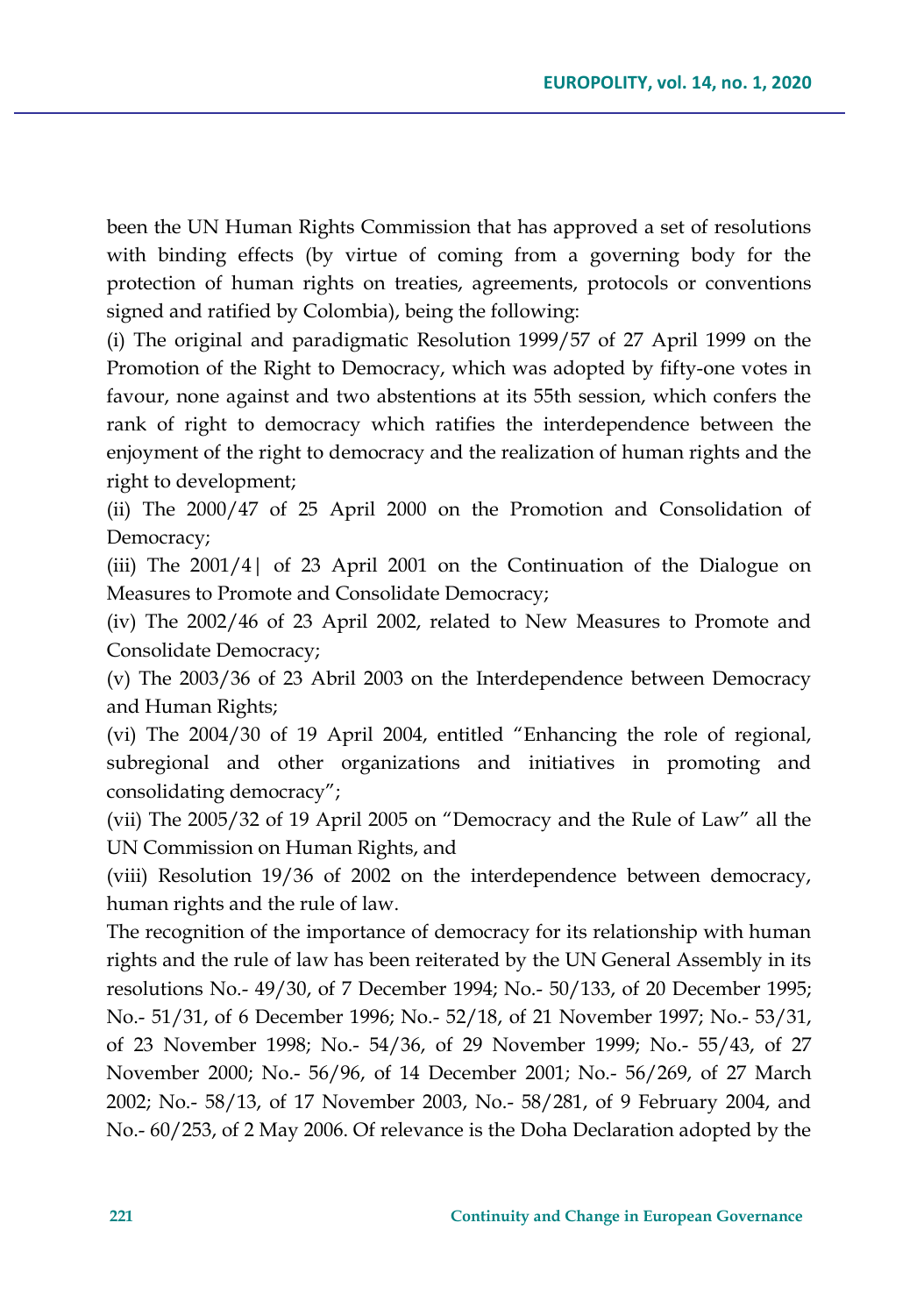Sixth International Conference of New or Restored Democracies (A/61/581, annex).

The 2002/46 of 23 April 2002, related to New Measures to Promote and Consolidate Democracy establishes as essential constituent elements (essential core) of democracy: respect for human rights and fundamental freedoms, freedom of association, freedom of expression, of opinion, Access to an the exercise of power in accordance with the rule of law, holding of periodic free, fair and impartial elections based on universal suffrage and secret ballot as an expression of the will of the people, a pluralist system of political parties and organizations, permanent, ethical and responsible participation by citizens in the political life of their countries, separation and independence of powers, transparency and accountability in public administration, and free, independent and pluralistic media. Its dogmatic value has been recognized and established, for the Andean area, by article 14 of the Andean Charter for the Promotion and Protection of Human Rights – CAPPDH (2002).

Caldera (2017a, 2018a, 2018b, 2018c, 2018d) highlights that the essential core of democracy, assumed as a fundamental human right, comprises the effective enjoyment of rights, also fundamental, established by resolution 2003/36 of the Commission on Rights Human Rights of the United Nations indicating: 1.Declares that the essential elements of democracy include respect for human rights and fundamental freedoms, inter alia, freedom of association and freedom of expression and opinion, and also include access to and the exercise of power in accordance with the rule of law, periodic free and fair elections by universal suffrage and secret ballot as an expression of the will of the people, a pluralistic system of political parties and organizations, separation of powers, interdependence of the judiciary, transparency and accountability in public administration, and free, independent and pluralistic media; 2. Reaffirms its conviction that democracy, development and respect for human rights and fundamental freedoms are interdependent and mutually reinforcing; that democracy is based on the free expression of the will of the people for the determination of their own political, economic, social and cultural instruments and their full participation in all aspects of their lives; 3. Reaffirms also that democracy facilitates the progressive enjoyment of all economic, social and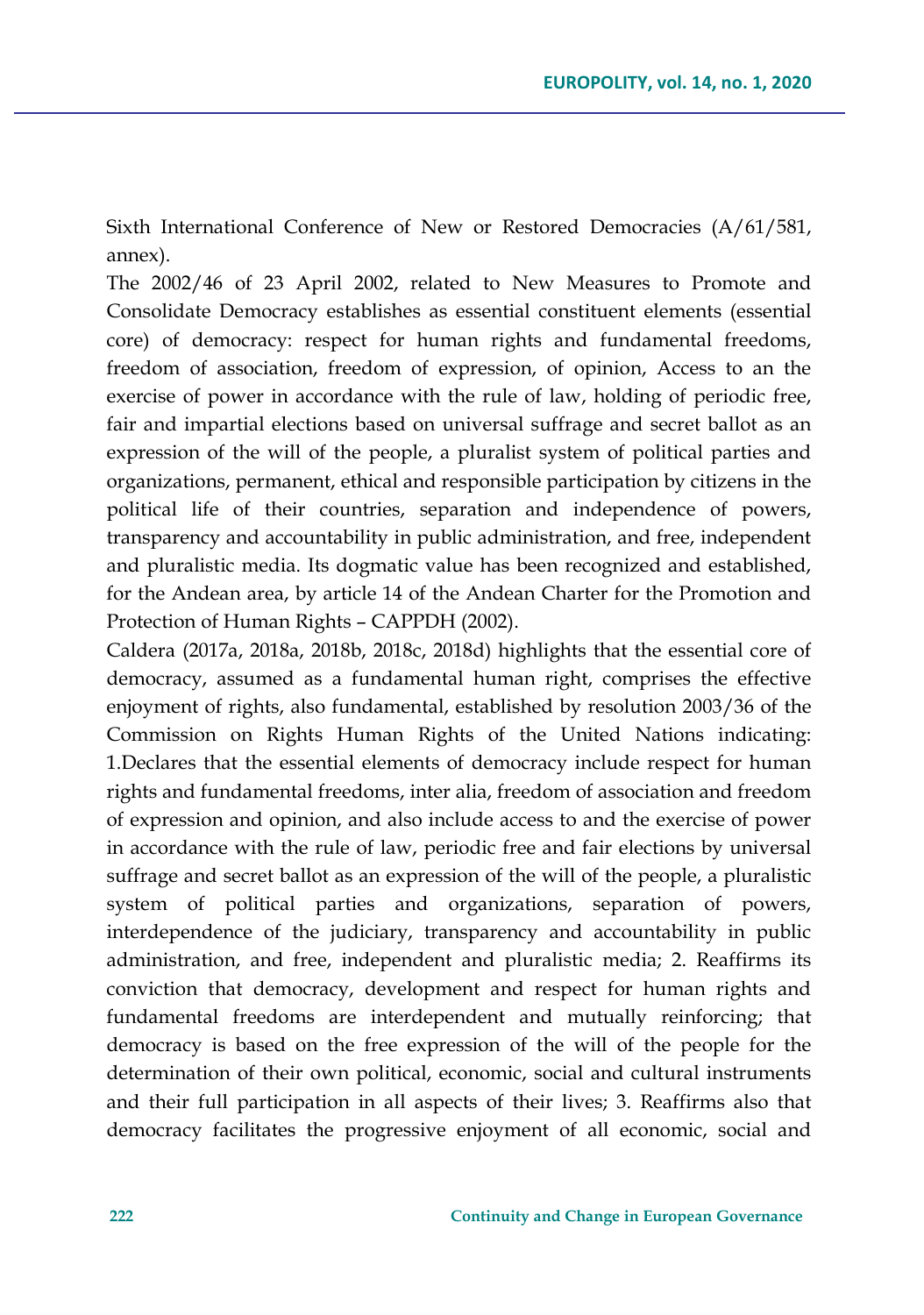cultural rights; 4. Recognizes the global nature of democracy as a system of government encompassing procedural and substantive issues, formal institutions and informal processes, majorities and minorities, mechanisms and mentalities, laws and their implementation, government and civil society; 5. Stresses the need for equal opportunities for men and women to participate in political and public life; 6. Recognizes the role of non-governmental organizations and civil society in promoting democracy; 7. Notes that international human rights instruments incorporate many of the principles, rules, norms and values of democracy and can guide the development of national democratic traditions and institutions; 8. Recognizes that democracy is an ever-improving process, which should be judged by the degree to which its principles, rules, norms and values are applied and contribute to the full enjoyment of all human rights; 9. Notes with satisfaction that the progress made in many countries of the world in establishing democratic societies has resulted in fuller enjoyment of civil, political, economic, social and cultural rights in those countries. Its dogmatic value has been recognized and established, for the Andean area, by articles 2, 3, 4 of the CAPPDH (2002). In this case, democracy is not conceived from a reductionist viewpoint from the merely instrumental, it is not simply elections or competition for political power, but, in essence, the respect, guarantee and protection of the effective enjoyment of a bundle of rights, equally fundamental, that form their scope of protection in favour of the human person and the achievement or effective enjoyment of the rights, all fundamental, of which they are holders or beneficiaries.

The essential nucleus of the fundamental right to democracy, complex or comprehensive, under a human rights approach, that is, integral democracy or D+EBDH, as Caldera calls it (2017a, 2018a, 2018b, 2018d) has been established in the very new resolution 19/36 of 2012 on the interdependence between Democracy, Human Rights and the (social) Rule of Law, which must be respected by every State Party of the UN and, therefore, of the OAS, consists of guaranteeing, respecting and protecting the following specific rights:

"16. Urged States to continue their efforts to strengthen the rule of law and promote democracy: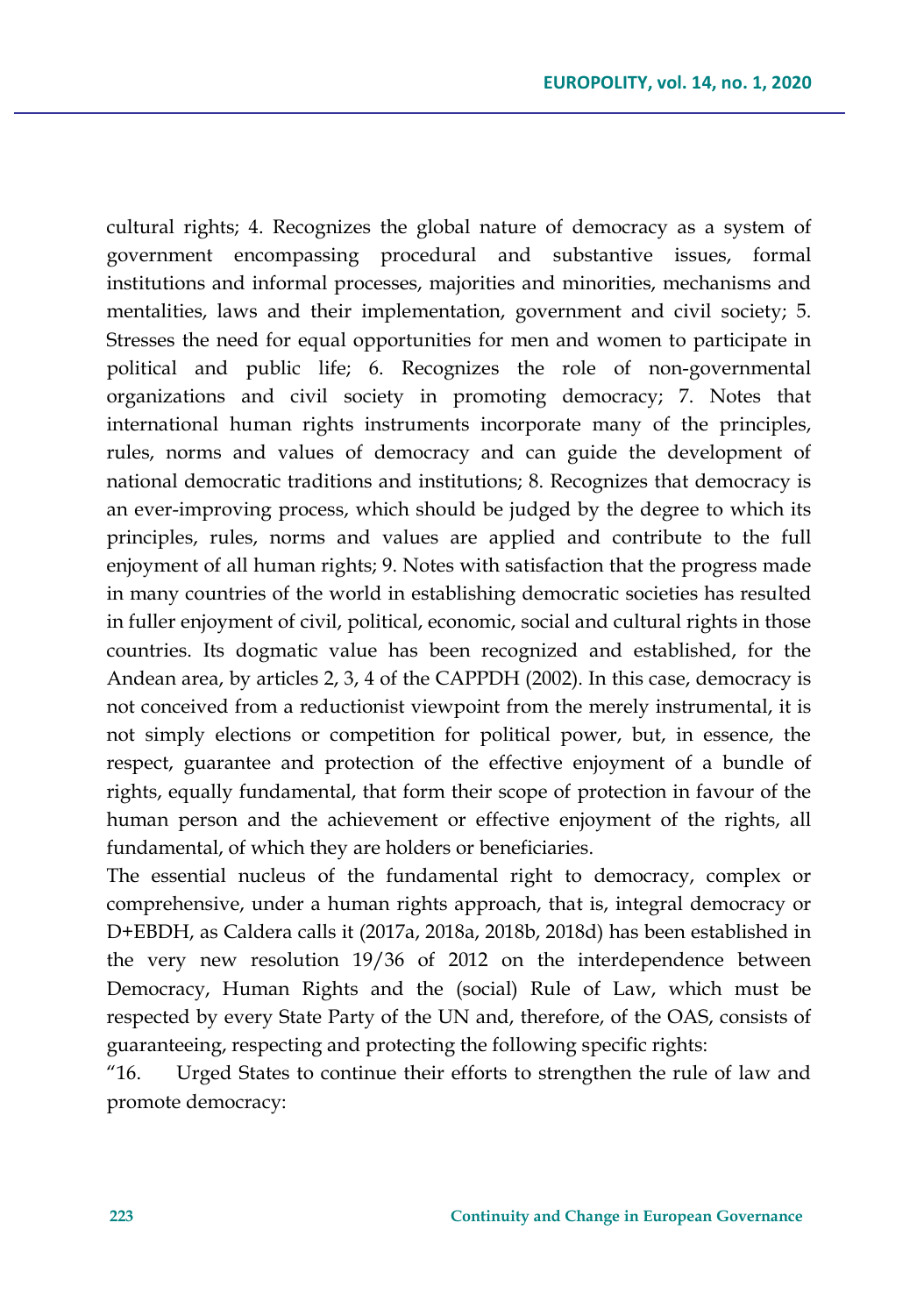a) Defending the separation of Powers through the adoption of appropriate constitutional, legislative, judicial and other institutional measures;

b) Defending the interdependence and integrity of the judiciary;

c) Ensuring that the law is applied with sufficient legal certainty and predictability to prevent arbitrariness;

d) Taking active and consistent measures to increase public awareness of their human rights and their ability to seek redress, as provided for by law and international human rights instruments and mechanisms, when their rights are violated;

e) Collaborating with civil society organizations and institutions and allowing them to participate in public debate on decisions that can help promote and protect human rights and the rule of law and on any other relevant decisions;

f) Ensuring that people and groups in society have more access to understandable information about the exercise of their rights;

g) Taking active measures, such as identifying and removing obstacles and barriers to accessibility, to provide equal access to persons with disabilities in order to ensure their full participation in all aspects of democratic processes;

h) Taking appropriate measures and taking appropriate steps to amend electoral legislation so that the population can vote and participate in elections without unreasonable restrictions;

i) Establishing or strengthening national human rights institutions in accordance with the Paris Principles;

j) Ensuring that no person or public or private institution is above the law, by ensuring that:

i) The principles of equal protection before the law and before the courts under the law are respected and applied without discrimination to all persons under its jurisdiction;

ii) Violations of human rights law and international humanitarian law should not be allowed to go unpunished and should be duly investigated and punished, including by prosecuting perpetrators using national mechanisms or, where appropriate, international mechanisms, in accordance with States' international human rights obligations and commitments;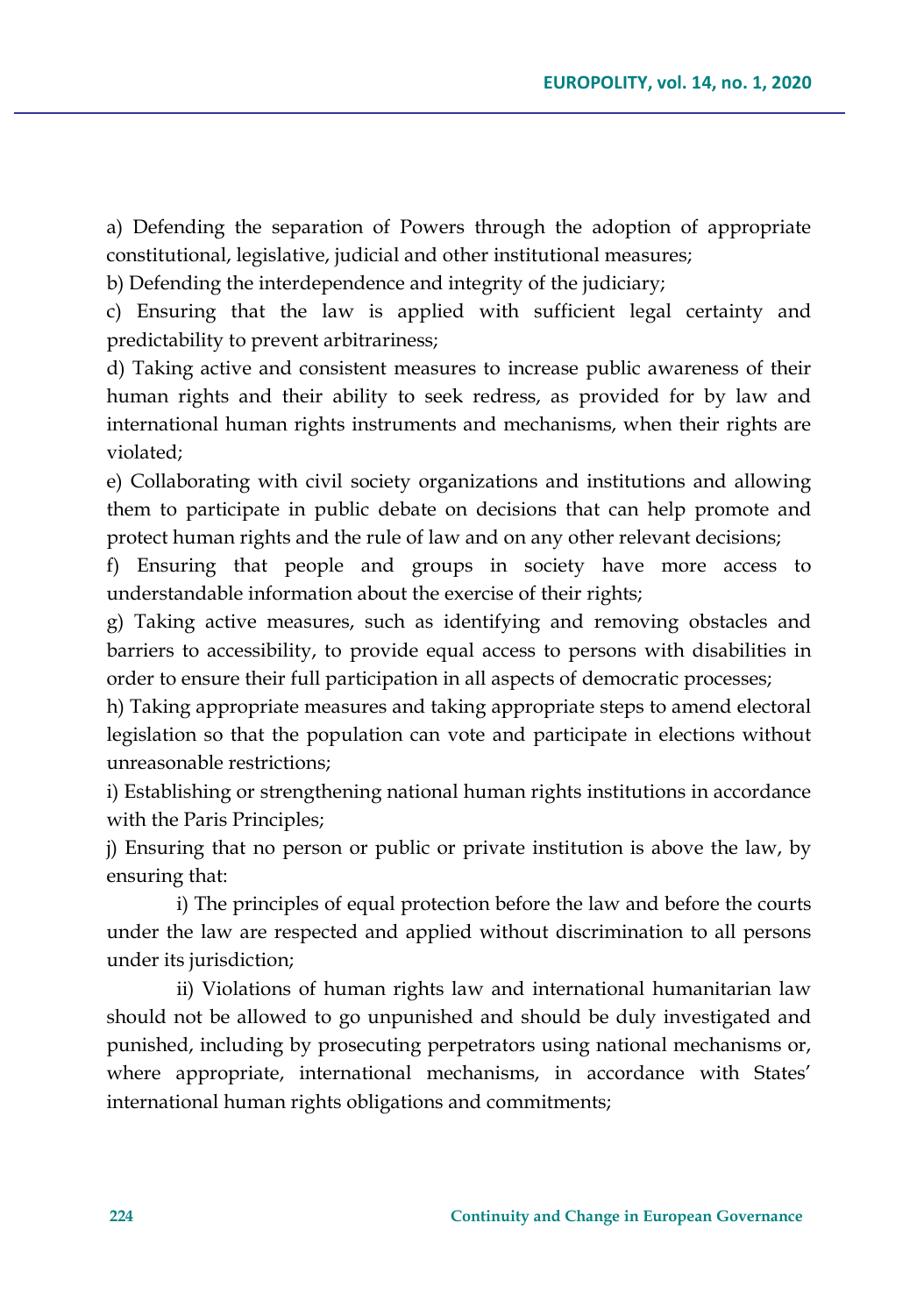iii) All public officials, regardless of their position, are fully and promptly held accountable, in accordance with applicable domestic law and international obligations, for any violations committed by them;

iv) There is no discrimination in the administration of justice;

v) Comprehensive anti-corruption strategies and measures are properly developed and implemented to preserve the Independence and impartiality of the judiciary, and the moral integrity and accountability of members of the judiciary, legislature and executive are guaranteed;

vi) The army is accountable to the relevant national civilian authorities;

vii) Military or special courts are independent, competent and impartial, respect due process of law and ensure a fair trial in accordance with domestic law, international human rights obligations and international humanitarian law; k) Respecting equal protection before the law:

i) Guaranteeing the right to life and the right to liberty and security of the person without any discrimination, ensuring that the right of everyone to be recognized as such before the law is fully respected;

ii) Ensuring equal access to information on rights for all, as well as equal access to the courts, including through non-judicial means;

iii) Taking active measures to improve access to justice for all persons, including minorities, who are impeded in the full exercise of their human rights by, inter alia, lack of information or resources, or by discriminatory or arbitrary measures;

iv) Incorporating the principle of equality of men and women before the law;

v) Guaranteeing the rights to a fair trial and due process without discrimination of any kind, including the rights to be presumed innocent until proved guilty according to law, and the right of any person who has been convicted of an offence to have his conviction and sentence reviewed by a higher tribunal in accordance with the law;

vi) Constantly promoting the independence, impartiality and integrity of the judiciary;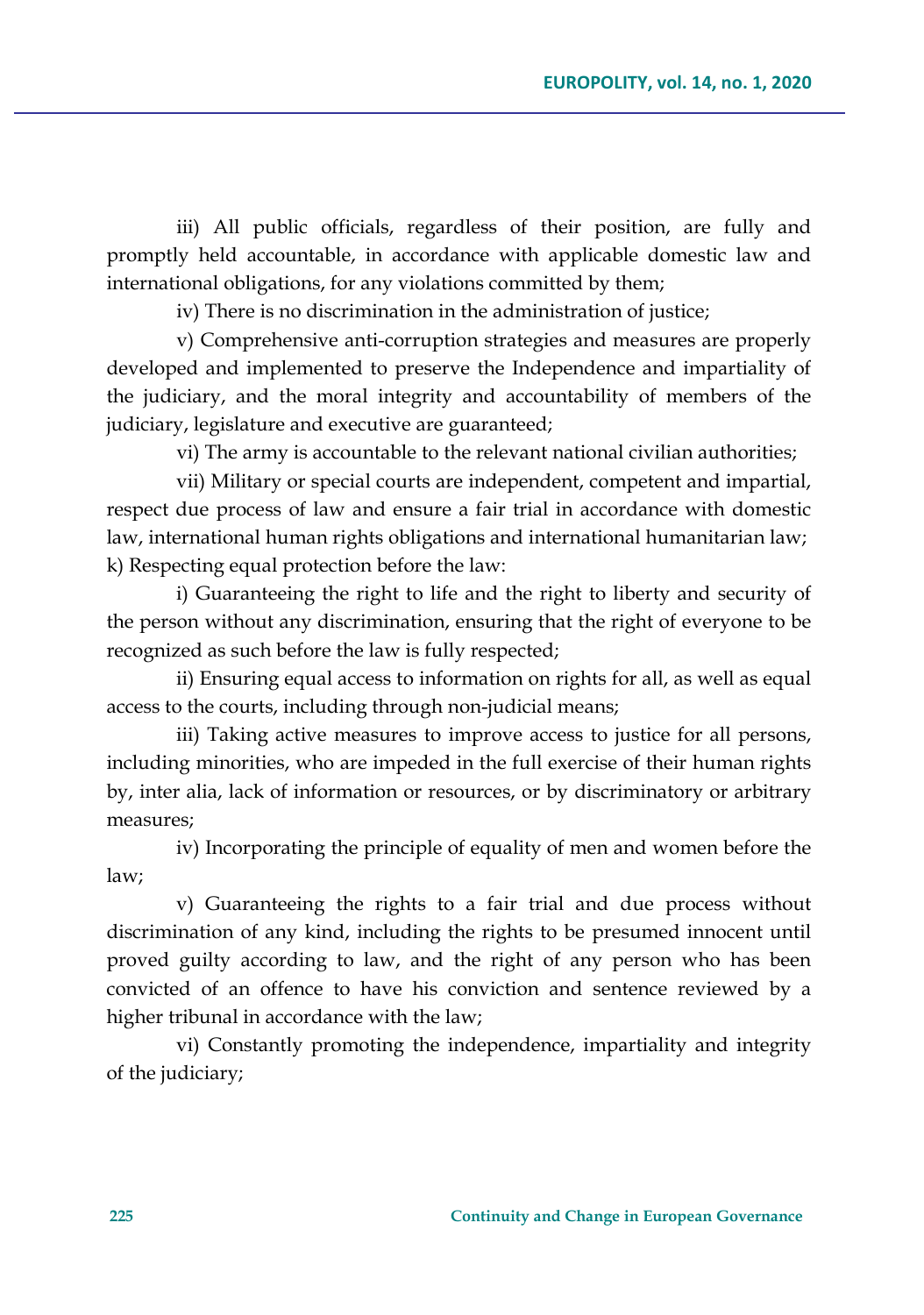vii) Guaranteeing victims of human rights violations, the right to an effective remedy, including reparation, as determined by the competent authorities and in accordance with international obligations;

viii) Encouraging continuous training of public officials, military personnel, parliamentary experts, lawyers, judges at all levels and judicial personnel, in accordance with their field of competence, on international human rights obligations and commitments, in particular with regard to legal aspects and procedures relating to equality before the law;

ix) Supporting the adoption of inclusive and democratic approaches in the elaboration and revision of fundamental laws and regulations underpinning democracy and the rule of law, human rights and fundamental freedoms;

17. Urges Member States to increase social cohesion and solidarity, as important elements of democracy through:

a) The development and strenghtening of institutional and educational capacities, at local, regional and national levels, to mediate conflicts, resolve disputes peacefully and prevent and suppress the use of violence to address social tensions and disagreements;

b) Improving social protection systems, including appropriate and necessary social services;

c) The promotion of social dialogue and tripartite collaboration with respect to labour relations between government, trade unions and employers' organizations;

d) Promoting women's political and economic empowerment, including by increasing their representation in parliaments, Governments and the labour force, thus reflecting gender equality."

For further insight you can analyze resolution 19/36 of the Human Rights Council (UN) of March 23, 2012, on Human Rights, Democracy and the Rule of Law adopted by the United Nations General Assembly. The defining elements of the complex scope of protection are integral or holistic democracy which, as an autonomous right, with its enjoyment becomes a condition of possibility, as a way and end, for the effective, interdependent and symbiotic enjoyment of fundamental rights in relation to the achievement of the content of human dignity, based also on the "conviction that democracy, development and respect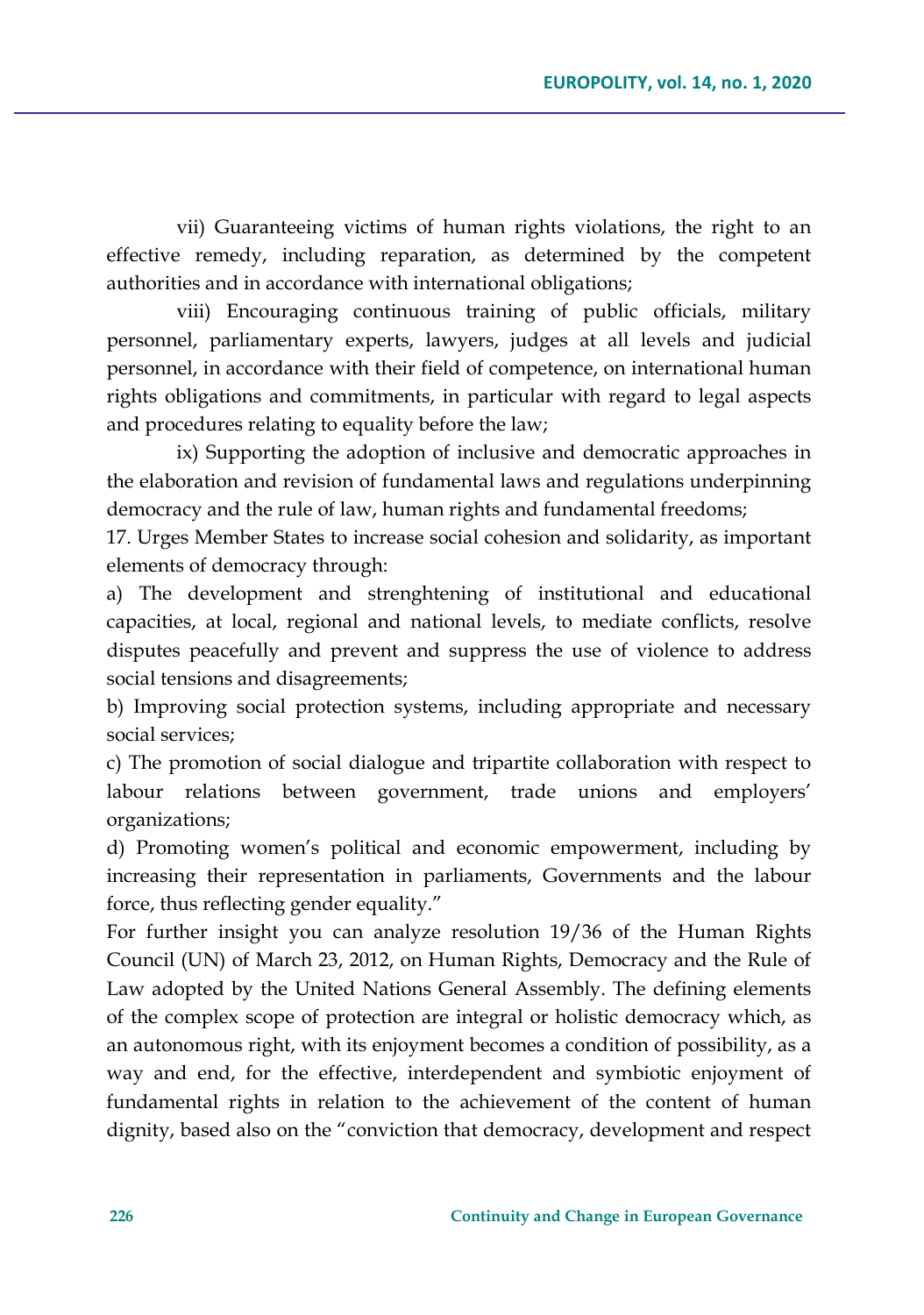for human rights and fundamental freedoms are interdependent and mutually reinforcing; that democracy is based on the free expression of the will of the people for the determination of their own political, economic, social and cultural instruments and their full participation in all aspects of their lives" in line with the normative guideline in paragraph 2 of UN Commission on Human Rights Resolution 2003/36 on "The interdependence between democracy and human rights" and other dogmatic norms and principles already cited in the context of the autonomous right to democracy from a human rights perspective (D+EBDH).

The right of the peoples of the Americas to democracy, as well as the essential core of the Americas to democracy, as well as the essential core of the fundamental right to democracy, complex or all-encompassing which is enshrined in the Inter-American Democratic Charter and serves as the basis for pro-democracy collective action, is compatible with the human rights-based approach (D+EBDH-integral democracy), and is contained in the following normative provisions of the Charter:

Article 1. The peoples of the Americas have the right to democracy and their governments have the obligation to promote and defend it.

Democracy is essential for the social, political, and economic development of the peoples of the Americas.

Article 2. The effective exercise of representative democracy is the basis of the rule of law and the constitutional regimes of the Member States of the Organization of American States. Representative democracy is strengthened and deepened by the permanent, ethical, and responsible participation of citizens within a framework of legality in accordance with the respective constitutional order.

Article 3. Essential elements of representative democracy include respect for human rights and fundamental freedoms; access to and the exercise of power subject to the rule of law; the holding of periodic, free, and fair elections based on universal and secret suffrage as an expression of the sovereignty of the people; the pluralistic system of political parties and organizations; and the separation and independence of public powers.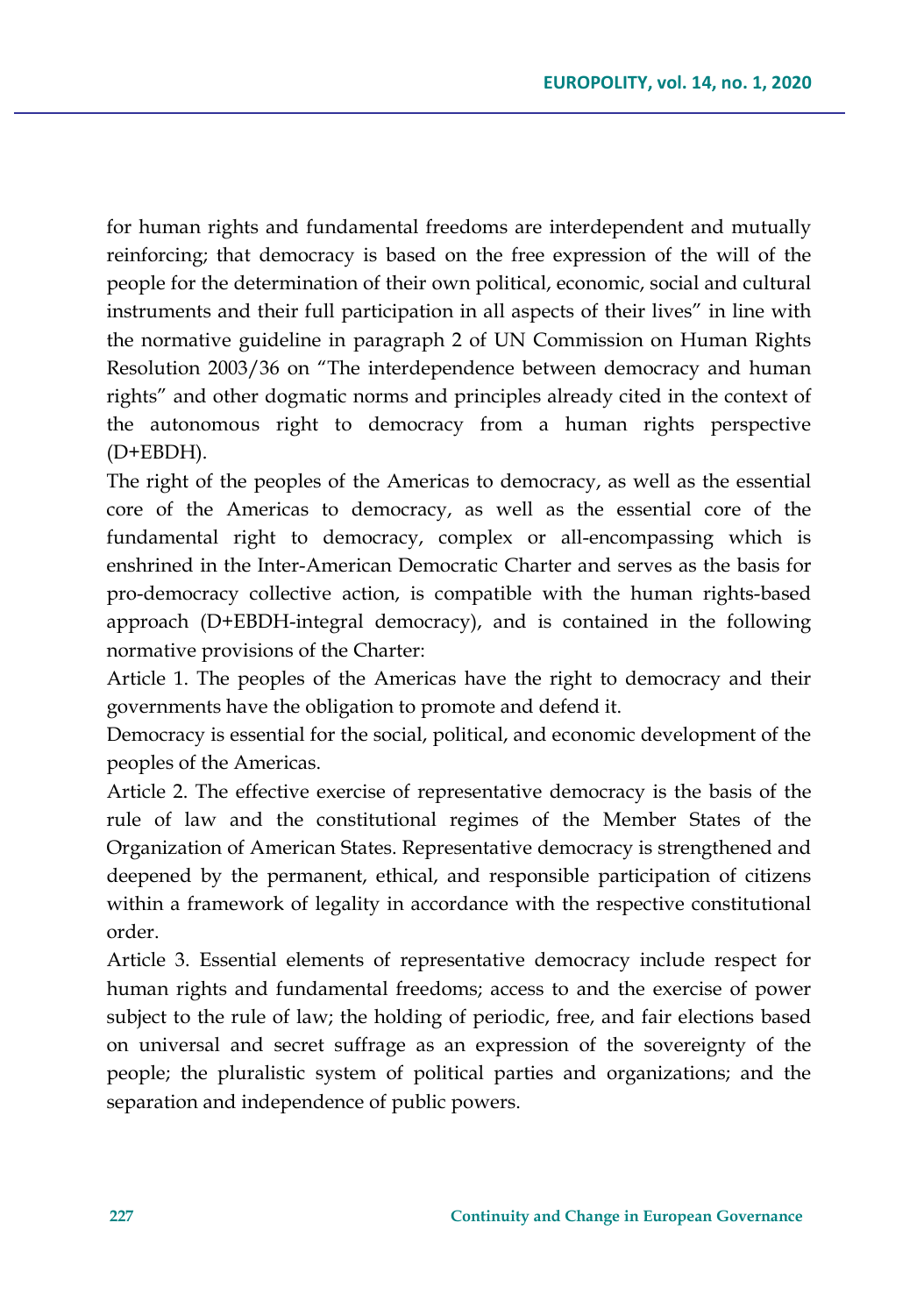Article 4. The transparency of government activities, probity, the responsibility of governments in public management, respect for social rights and freedom of speech and of the press are fundamental components of the exercise of democracy.

The constitutional subordination of all State institutions to the legally constituted civil authority and respect for the rule of law of all entities and sectors of society are equally fundamental to democracy. It should be noted that the Venezuelan public law teacher, Brewer Carías (2009, 104), in his article Sobre las nuevas tendencias del derecho constitucional: del reconocimiento del Derecho a la Constitución y del Derecho a la Democracia, has expressed:

"In the contemporary world, therefore, one can also speak today of other political rights that derive from the democratic regime, such as the aforementioned citizen right to democracy or to a political regime in which its essential elements are guaranteed, as enumerated by the Inter-American Democratic Charter of the Organization of American States (OAS) of 2001, and which are as follows: 1) respect for human rights and fundamental freedoms; 2) access to and exercise of power subject to the rule of law; 3) the holding of periodic, free, and fair elections based on universal suffrage and secrecy as an expression of the sovereignty of the people; 4) the pluralistic system of political parties and organizations; and 5) the separation and independence of public powers (art. 3°). In a democracy, the citizen undoubtedly has the right to exercise public functions, the rights to suffrage or the right of association in political parties. However, taken as a whole, and in particular the separation of powers, can be configures globally as integrating a right to democracy that is intended to guarantee effective control of the exercise of power by and through the rulers of the State. This right to democracy, clearly, can only be configured in democratic States of law, being inconceivable in States with authoritarian regimes where precisely the aforementioned essential elements cannot be guaranteed by the absence of controls over the exercise of power, even though they may be States in which, in fraud against the Constitution and democracy itself, the governments may have had their origin in some electoral exercise." Brewer himself (2009, 105), in this article, expresses that democracy is a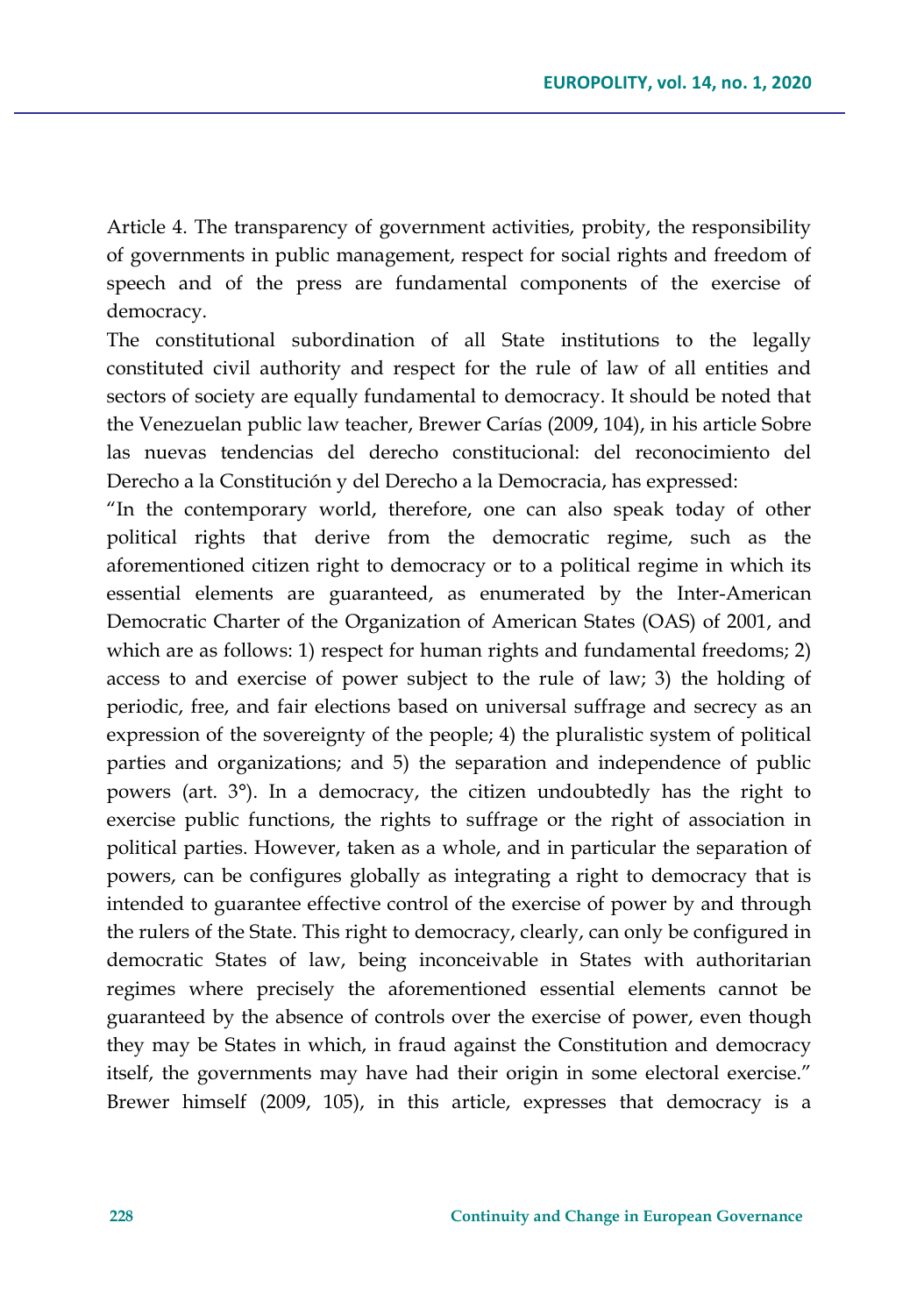fundamental right itself, that possibilities the citizen control under the power exercise, pointing:

"Like some of the above-mentioned essential elements of democracy, many of these fundamental components have also been configured in constitutions as individualized citizens' rights, such as the set of social rights and freedom of expression of thought. However, also considered as a whole, together with the essential elements, these fundamental components of democracy make it possible to reaffirm the existence of the citizen's right to it, as a fundamental right in itself, which implies above all the citizen's possibility of controlling the exercise of power."

The Venezuelan ius publicist Aguiar (2014, 78-83), in an authoritative opinion cited at length, because of its singular dogmatic significance, based on binding rulings of the Inter-American Court of Human Rights, explains its conclusion on the elements that make up representative democracy and the essential elements for its enjoyment (core or scope of protection of the fundamental right to democracy) from the jurisprudence of the Inter-American Court of Human Rights and the Inter-American Democratic Charter, stressing that there are basically "twelve elements of representative democracy" and the "essential components of its exercise". In general terms, Aguiar (2014, 78-83) describes the essential elements of the right to democracy as follows: "a. Respect for human rights and fundamental freedoms; b. Access to and exercise of power subject to the rule of law; c. Holding of periodic, free, fair and secret elections based on universal and secret suffrage as an expression of the sovereignty of the people; d. Plural regime of political parties and organizations; e. Separation and independence of public authorities. It indicated the following as "Fundamental components of the exercise of democracy: "a. Transparency of governmental activities; b. Probity of governments; c. Responsibility of governors in public management; d. Respect for social rights; e. Freedom of speech and of the press; f. Constitutional subordination of all State institutions to the legally constituted civil authority; g. The right to freedom of speech and of the press. Respect for the rule of law of all entities and sectors of society."

On the other hand, the thesis of democracy as a fundamental right is related, in theory, in part, to Nussbaum's approach to capabilities that emerges "as a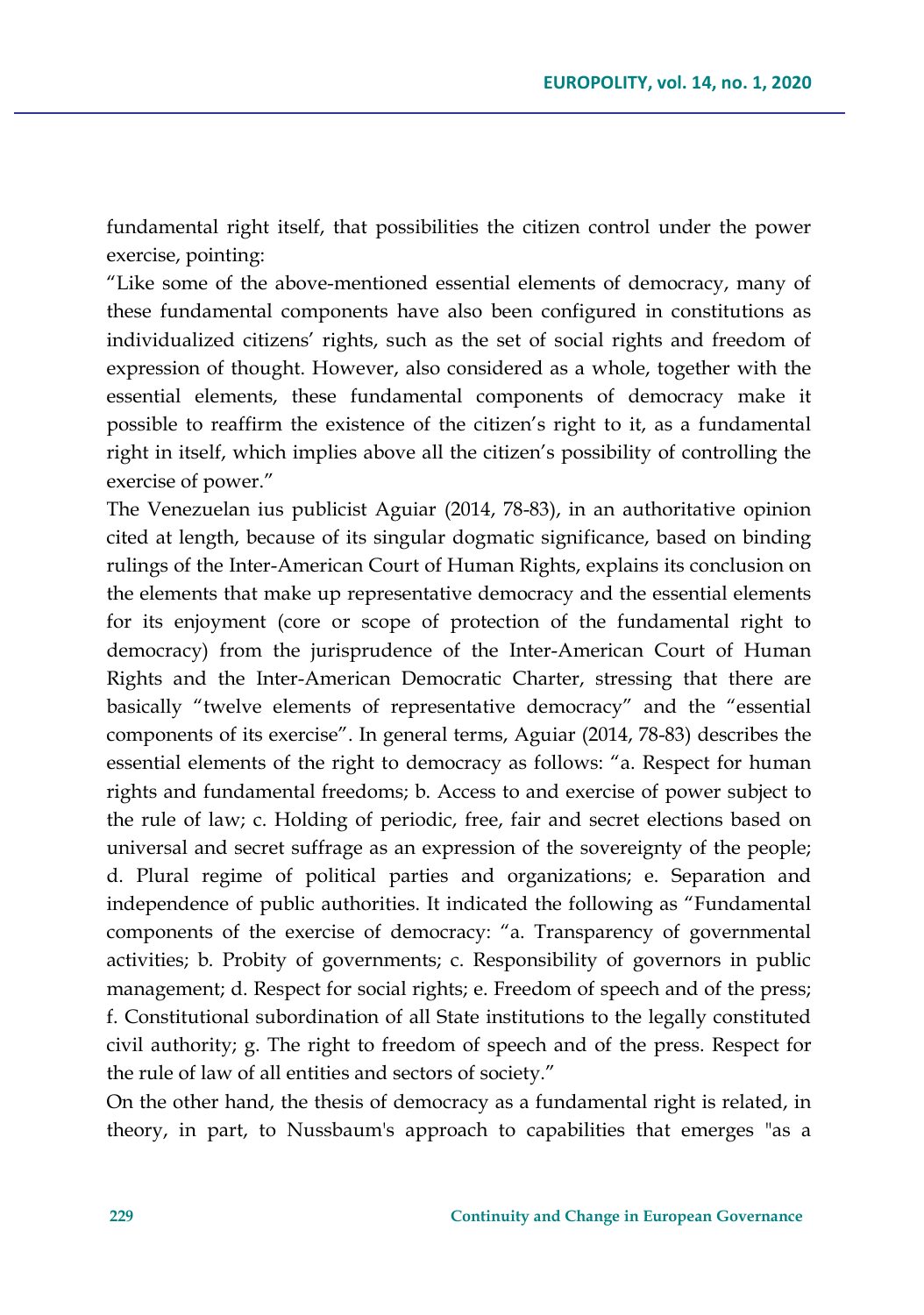philosophical basis for a theory of the basic rights of human beings that must be respected and applied by the governments of all countries, as a minimum requirement of respect for human dignity" (Nussbaum 2007, 83). The Integral Democracy is functional for the achievement of the normative content of human dignity that is connected with the realization of the valuable life project that each person freely chooses to carry out in the political community and this, in turn, is connected with theory of the human capacities defined by Sen (1985, 1993, 2010) and Nussbaum (1993, 2002, 2007). Thus, capacity is "what people are effectively capable of doing and being, according to an intuitive idea of what a life of human dignity is" (Nussbaum 2007, 83), being, in turn, the human dignity, the presupposition of the basic rights that serve to conceive a threshold for a partial declaration of social justice. The fundamental right to democracy, established in its essential core for a diverse beam of human rights, all fundamental, is related to the statement "social assets primary" of Rawls (1971, 1979). In his theory of justice, the basic structure is made up of "the main institutions political, social and economic, as well as the way in which they they function as a unified system of social cooperation " (Rawls 1993, 11), all of which leads to what Villalobos (2018) reconstructs as the internal link between the rule of law and democracy, it is exactly what it is about: the idea of justice determined by the democratic principle, all of which is exposed in this scientific article to encourage academic discussion and political deliberation that contributes to the promotion of education for democratic citizenship and constitutional culture with an emphasis on the defense, protection and guarantee of human fulfillment, respect for their human dignity and social happiness in the constitutional democratic state.

In summary, it can be said that the Integral Democracy, as a fundamental right, at its core essential, it is made up of a list of rights (civil, political, economic, social, cultural, environmental, etc.) likewise fundamental of which is irreplaceable means and end for your effective enjoyment, interdependent and interrelated, through mutual and reciprocal reinforcements, in the context of the theory of comprehensiveness of human rights, seen under the Rights Based Approach Human (abbreviated  $D$  + EBDH) to say the Ávila et. al. (2018d).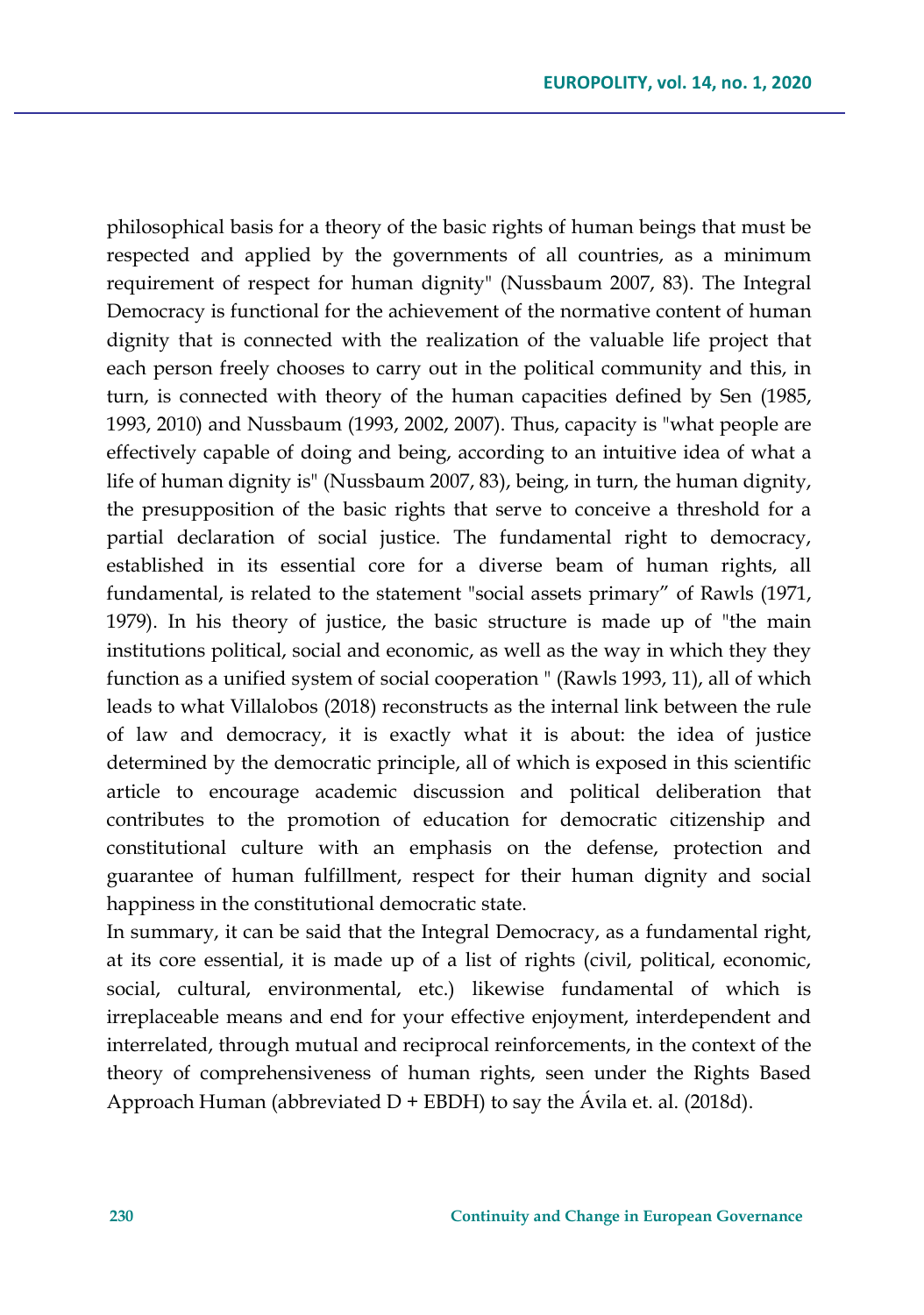## **4.CONCLUSIONS**

Democracy is normatively classified as a fundamental right, related to human dignity (life project, conditions to function in society and life without harm); in the form of a subjective right (owner, obligated and essential nucleus) and a consensus of constitutional dogmatics on its relevance, made up of procedural elements -majority formation- together with the substantial facet -enjoyment of the fundamental human rights in its field of protection- as means and end for the achievement of human flourishing and the happiness of the human person in the constitutional democratic State. It is considered the fundamental right of fundamental rights aimed at individual happiness, focused on the protection of life and human dignity of every person. It is feasible, for the author, to consider democracy as a fundamental right from the perspective based on Human Rights, related to the achievement of the normative content of human dignity (as a means and end for the free choice and realization of a valuable life project, material and immaterial conditions for a decent existence, to live a life with meaning and happiness, to live without fear and without harm counting on opportunities for the splendour of human capacities and human flourishing) and with the dogmatic conformation of an essential nucleus of democracy, as a fundamental, comprehensive and holistic right, made up of a procedural facet (elections) and another substantial or material facet (achievement of the dogmatic content of human dignity referred to above) within the framework of the constitutional democratic state of which both the Inter-American Democratic Charter (IDC) and the various Democratic Clauses (CD) and norms that enshrine democracy as a human right are the normative expression. Recognize democracy as a fundamental right and provide it with more effective protection mechanisms. The Integral Democracy is the fundamental right of the fundamental rights of every human person, whose effective enjoyment is a means and an end to the realization of their valuable life project, without arbitrariness or harm, in search of obtaining their human happiness in the community politics, respecting their human dignity. Especially, as in the Venezuelan case, where there is a process of destruction of the constitutional order that threatens the democratic system and the republican model of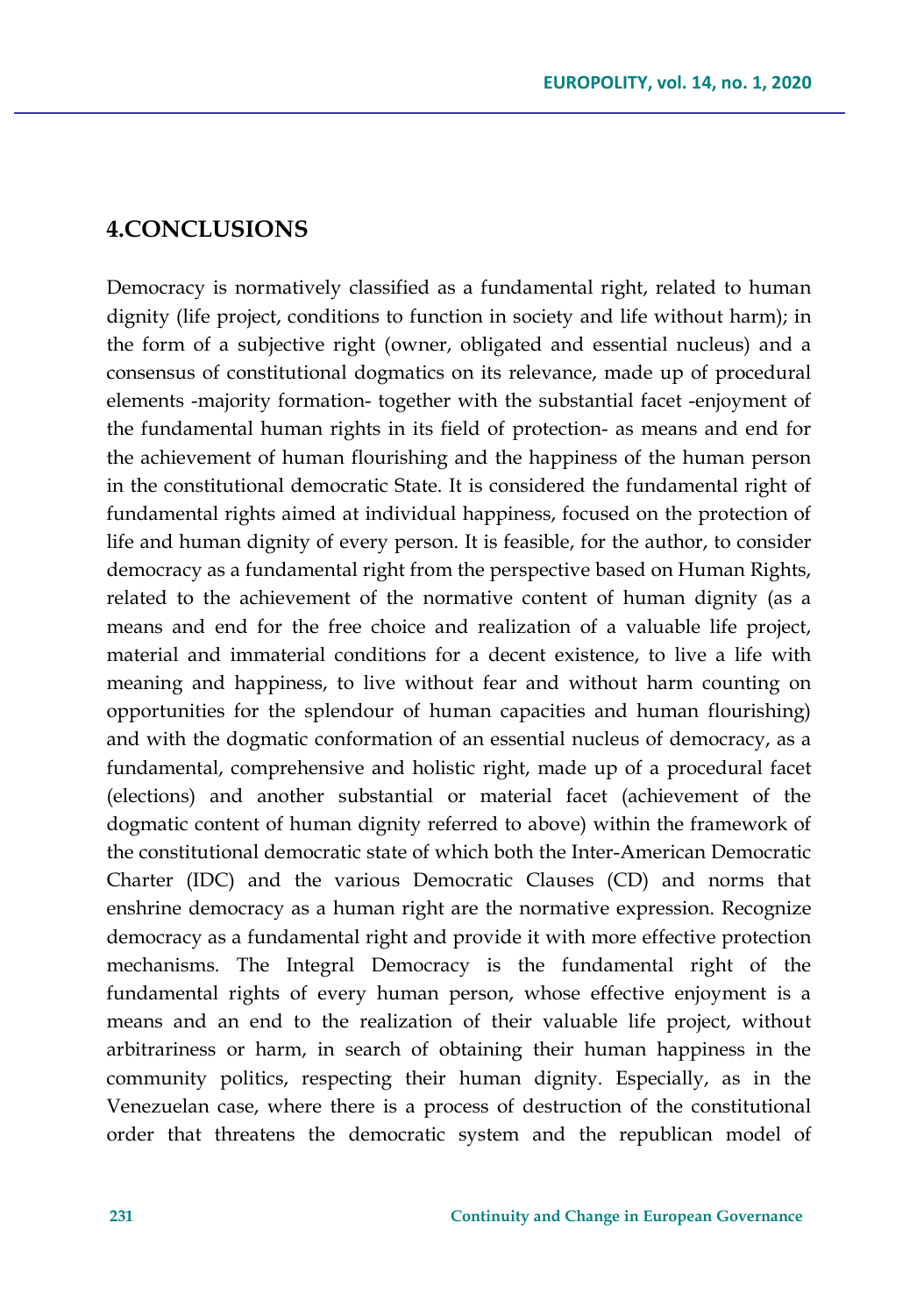government, with a dictatorial regime, with totalitarian pretensions, headed by Nicolás Maduro Moros but directed by the hierarchs of Cuban tyranny, against which Venezuela finds itself in a situation of consensual foreign domination, which merits an energetic academic and scientific position committed to the defence of the human person and his dignity, supporting the constitutional order and the validity of the democratic system in Venezuela, as an expression of the protection of the fundamental right to democracy severely threatened and curtailed in Venezuela during these days of totalitarianism, authoritarianism and rampant militarism, without it having been possible to activate collective action in defense of democracy by the bureaucratic instances of the OAS despite the Pan American Democratic Charter, subscribed without reservations by Venezuela, article 20 contemplates the conventional figure, no less strict, with an open and indeterminate texture, of the alteration of the constitutional order, as an analogous term, although less rigid, than the concept of rupture of the democratic order over which the collective duty to protect democracy and its essential content should be protected. Thus understood, democracy must provide opportunities for every person to fully develop their capacities, reach full human fulfillment and live happily.

### **REFERENCES**

Doctrine

- Aguiar, Asdrubal. 2008. El Derecho a la democracia. La democracia en el derecho y la jurisprudencia interamericanos. La libertad de expresión, piedra angular de la democracia. Caracas: *Colección Estudios Jurídicos Nº 87*, Editorial Jurídica Venezolana - Observatorio Iberoamericano de la Democracia.
- \_\_\_\_\_. 2014. El Digesto de la democracia. Jurisprudencia de la Corte Interamericana de Derechos Humanos 1987-2014. Buenos Aires-Caracas: *Colección Derecho Público Iberoamericano No 2*. Editorial Jurídica Venezolana - Observatorio Iberoamericano de la Democracia, Buenos Aires / Caracas.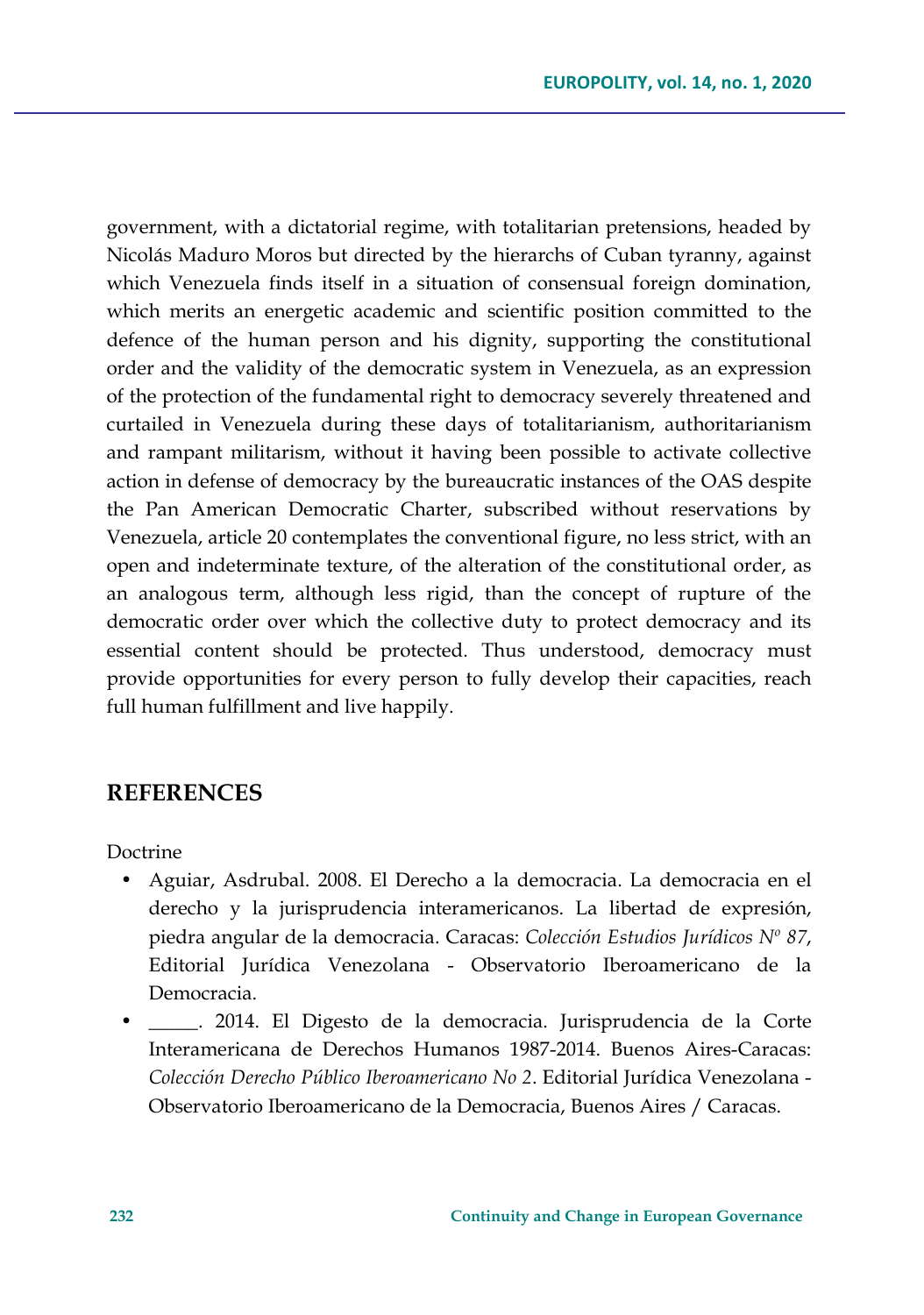- Brewer Carias, Allan R., 2009. Sobre las nuevas tendencias del derecho constitucional: del reconocimiento del Derecho a la Constitución y del Derecho a la Democracia. *Revista Vniversitas* 119. Accessed on 11 August 2019. http://www.scielo.org.co/pdf/vniv/n119/n119a10.pdf
- Bunge, Mario. 2009. *Filosofía política. Solidaridad, cooperación y Democracia Integral*. Barcelona: Gedisa.
- \_\_\_\_\_. 2013. *Filosofía política*. Barcelona: Gedisa.
- Caldera Ynfante, Jesús. 2017a. *La democracia: un derecho fundamental desde la doctrina de la integralidad en los derechos fundamentales y el enfoque basado en los derechos humanos o la democracia integral D+EBDH*. Tesis de Doctorado. Universidad Santo Tomás, Bogotá, Colombia. https://repository.usta.edu.co/handle/11634/9783?show=full. Consultado el 17 de agosto de 2019)
- \_\_\_\_. 2017b. Totalitarismo del Siglo XXI en Venezuela. La relación de identidad entre chavismo, nazismo y fascismo a partir de la ampliación de la distinción amigo-enemigo y el concepto de dictadura soberana o plebiscitaria de Carl Schmitt. *Revista Democracia Actual* 2. 150 – 204. Accessed on 24 August 2019: https://www.registraduria.gov.co/IMG/pdf/Revista-Democracia-Actual-2ed.pdf. Consultado el 21 de agosto de 2019)
- \_\_\_\_\_. 2018a. Democracia Integral: Un derecho fundamental para el logro de la dignidad humana, el proyecto de vida valioso y la felicidad social. Bogotá. *Editorial Nueva Jurídica.* Accessed on 19 August 2019: https://www.researchgate.net/publication/337447998\_Democracia\_Integr al\_-

\_un\_Derecho\_Fundamental\_para\_el\_Logro\_de\_la\_dignidad\_Humana\_el\_P royecto\_de\_Vida\_Valioso\_y\_la\_Felicidad\_Social\_-

\_Jesus\_Caldera\_Ynfante\_PhD

• \_\_\_\_\_. 2018b. La democracia como derecho fundamental: Ideas sobre un modelo de democracia integral. *Revista Opcion de Ciencias Humanas y Sociales* 34, num. 87. Accessed on 28 August 2019.: https://produccioncientificaluz.org/index.php/opcion/article/view/2389 1/24336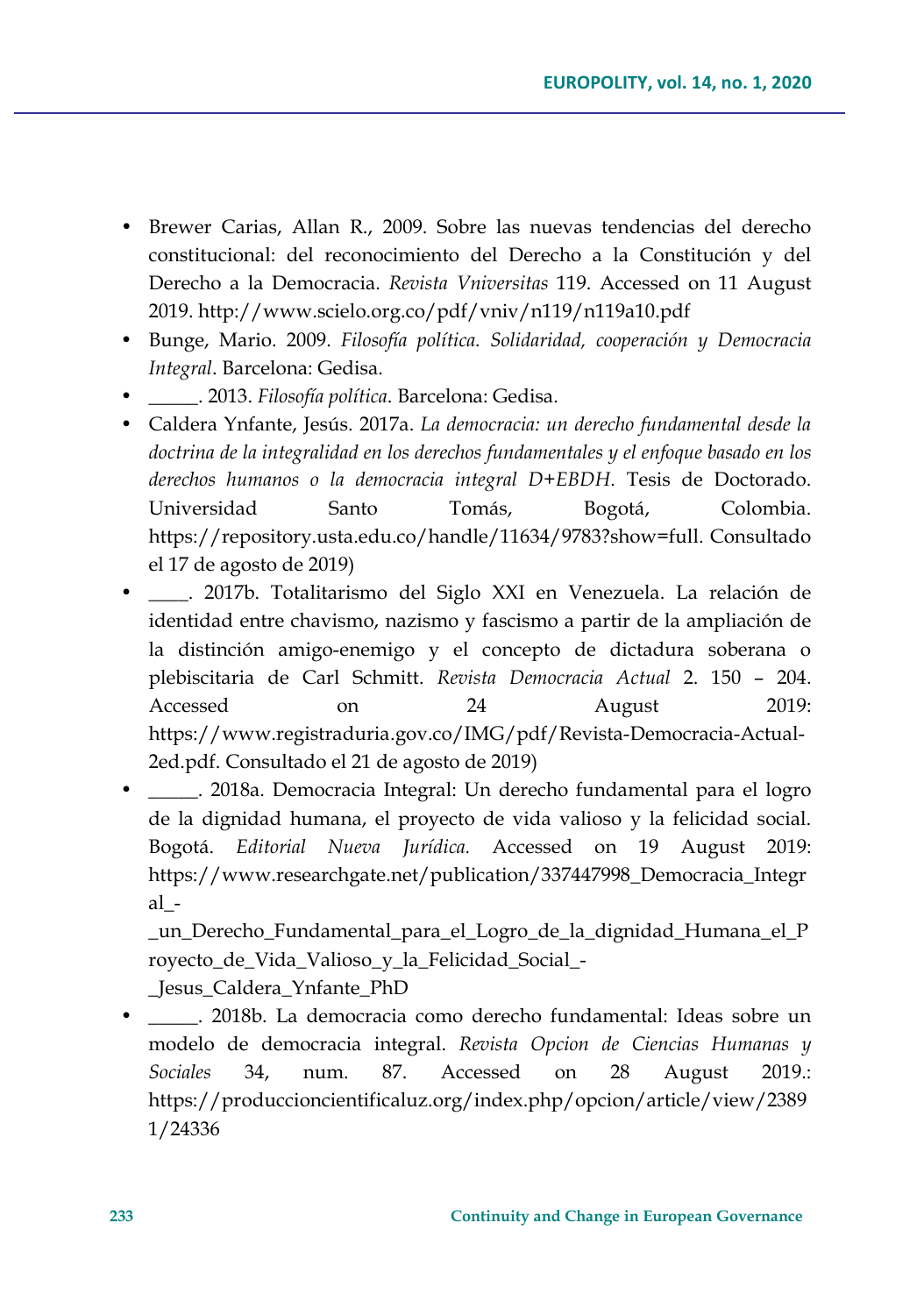• \_\_\_\_. 2018c. *Construyamos la nueva Venezuela: Plan de Rescate Financiero de la Soberanía Nacional*. Bogotá. Ediciones Ciencia y Derecho E.U. Accessed on 7 August 2019.

https://www.researchgate.net/publication/337448249\_Construyamos\_la\_ Nueva\_Venezuela\_-\_Jesus\_Caldera\_Ynfante\_Chucho\_PhD

- Caldera Ynfante, Jesús, Ávila Harnández, Flor M., Olivo, Isidro de los S. 2018d. La Forja del Estado Democrático Constitucional en Venezuela y su Relación con la Democracia Integral. *Revista Utopia y Praxis Latinoamericana* 23, num. Extra 2. Accessed on 27 August 2019. http://oaji.net/articles/2017/6729-1543686376.pdf)
- Caldera Ynfante, Jesús. 2019a. *La democracia como derecho fundamental: consideraciones sobre su núcleo esencial*. Informe PostDoctoral. Universidad Rafael Belloso Chacín, Maracaibo, Venezuela.: https://www.academia.edu/42043688/LA\_DEMOCRACIA\_COMO\_DER ECHO\_FUNDAMENTAL\_CONSIDERACIONES\_SOBRE\_SU\_N%C3%9AC LEO\_ESENCIAL\_-

INFORME\_POSTDOCTORAL\_EN\_ESTADO\_POL%C3%8DTICAS\_P%C3 %9ABLICAS Y\_PAZ\_SOCIAL - URBE\_MARACAIBO\_VENEZUELA

- Caldera Ynfante, Jesús., Flor María Ávila Hernández., Olenka Woolcott Oyague., Víctor Martin Fiorino. 2019b. Biopoder, biopolítica, Justicia Restaurativa y Criminología Crítica. Una perspectiva alternativa de análisis del sistema penitenciario colombiano. *Revista Utopia y Praxis Latinoamericana* 24, num. Extra 2. Accessed on 21 August 2019 http://produccioncientificaluz.org/index.php/utopia/article/view/27436 /28110
- Fernández Sessarego, Carlos. 1992. *Protección Judicial de la Persona*. Lima. Universidad de Lima/Facultad de Derecho y Ciencias Políticas.
- Nussbaum, Martha and Sen, Amartya. 1993. *The Quality of Life*. Oxford: Clarendon Press.
- Nussbaum, Martha. 2002. *Las mujeres y el desarrollo humano. El enfoque de las capacidades*. Barcelona: Herder.
- \_\_\_\_\_. 2007. *Las fronteras de la justicia. Consideraciones sobre la exclusión*. Barcelona: Paidós.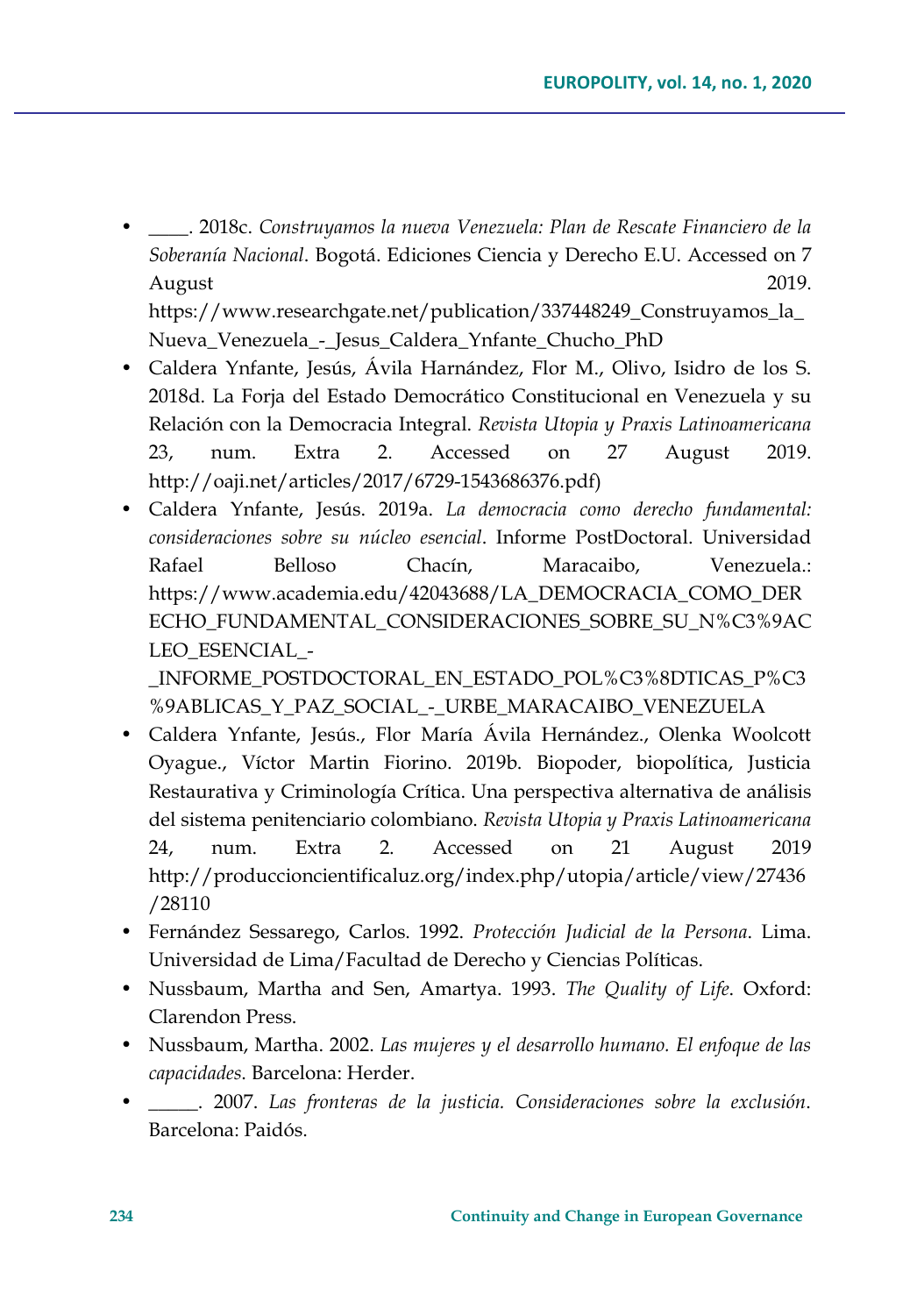- Rawls, John. 1971. *Theory of Justice*. Cambridge. Harvard University Press.
- \_\_\_\_\_. 1979. *Teoría de la Justicia*. México: FCE.
- \_\_\_\_\_. 1993. *Political Liberalism*. New York: Columbia University Press.
- Sen, Amartya. 2010. *La idea de la justicia*. Bogotá: Taurus.
- \_\_\_\_\_. 1985. *The Standard of Living. The Tanner Lectures*. Cambridge: Cambridge University Press.
- Villalobos A. José Vicente. 2018. "The strengths of democracy: about the internal relationships between democracy and the rule of law." *Revista Opción de Ciencias Humanas y Sociales*. Vol. 34, No. 85: 8-18. Accessed on 20 August 2019.

http://www.produccioncientifica.luz.edu.ve/index.php/opcion/article/vi ew/23544/23777

### Normative

- *Carta Andina para la Promoción y Protección de los Derechos Humanos*. 2011. Accessed on 28 July 2019. http://www.sice.oas.org/labor/Carta%20Andina.pdf.
- *Carta Social Andina*. 1999. Accessed on 28 July 2019. http://white.lim.ilo.org/sindi/general/documentos/socand.html.
- *Protocolo de Washington*. 1992. Organización de Estados Americanos. Accessed on 23 August 2019. https://www.oas.org/dil/esp/tratados\_A-56\_Protocolo\_de\_Washington.htm.
- *Carta Democrática Interamericana*. 2001. Organización de Estados Americanos. Accessed on 20 July 2019. https://www.oas.org/charter/docs\_es/resolucion1\_es.htm.
- *Protocolo adicional sobre compromiso andino con la democracia*. 2000. Comunidad Andina de Naciones (CAN). Accessed on 30 August 2019. http://www.sice.oas.org/CAN/Protdemc\_s.asp.
- *Protocolo de Ushuaia sobre Compromiso con la Democracia en MERCOSUR*. 1998. Mercado Común del Sur. Accessed on 17 August 2019. https://www.ohchr.org/EN/Issues/RuleOfLaw/CompilationDemocracy /Pages/MERCOSURProtocol.asp.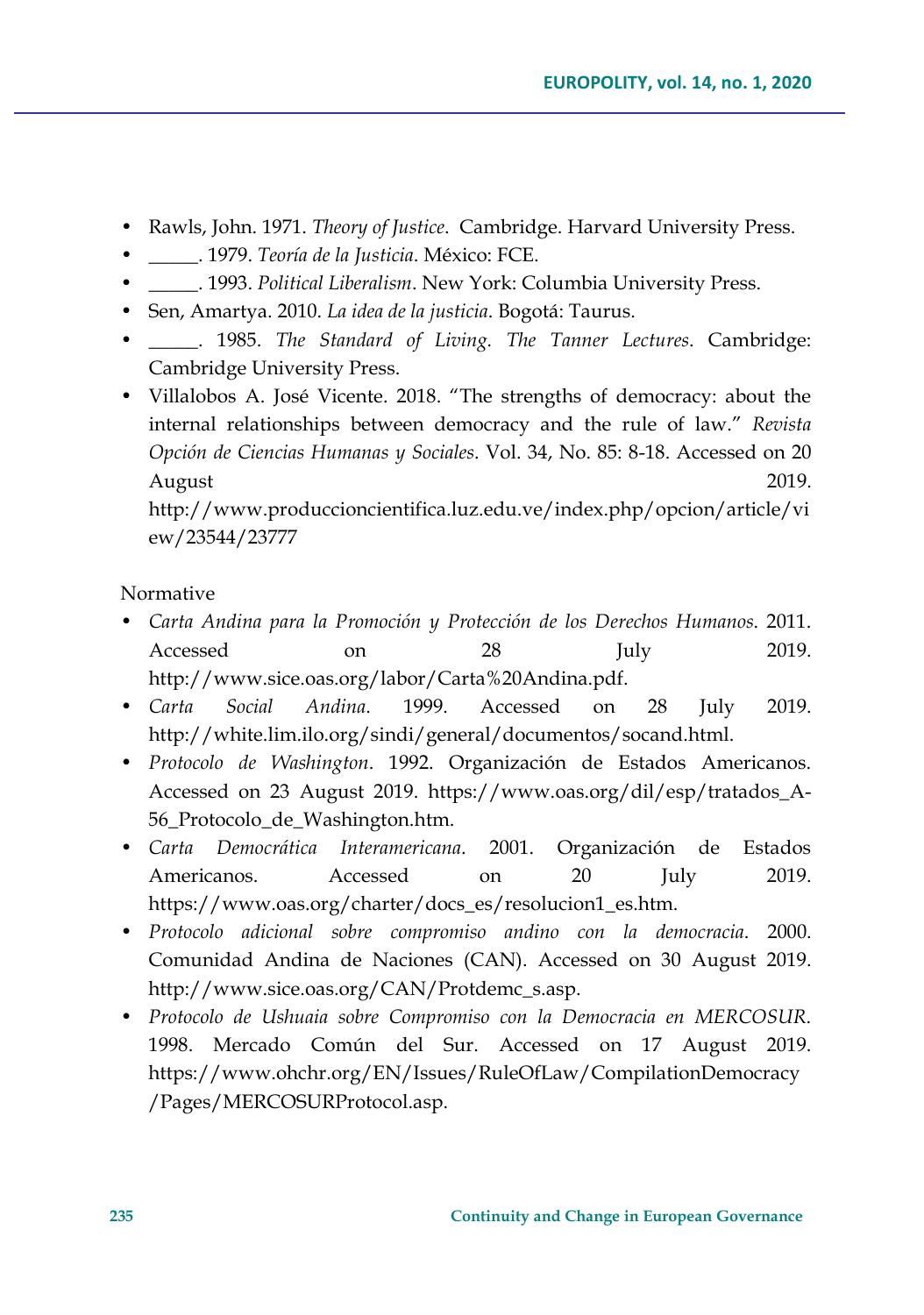- *Protocolo de Montevideo sobre Compromiso con la Democracia en MERCOSUR - Ushuaia II*. 2011. Mercado Común del Sur. Accessed on 17 August 2019. https://legislativo.parlamento.gub.uy/temporales/4195906.PDF.
- *Protocolo Adicional al Tratado Constitutivo de UNASUR sobre Compromiso con la Democracia*. 2010. Georgetown. Unión de Naciones Suramericanas. Accessed on 16 August 2019.: http://sedici.unlp.edu.ar/bitstream/handle/10915/44524/UNASUR\_Prot ocolo\_adicional\_al\_Tratado\_Constitutivo\_de\_UNASUR\_sobre\_compromis o\_con\_la\_democracia\_\_6\_p.\_.pdf?sequence=65.
- *Protocolo Adicional al Tratado Constitutivo de UNASUR sobre Compromiso con la Democracia*. 2014. Quito. Unión de Naciones Suramericanas. Accessed on 16 August 2019. http://www.iri.edu.ar/images/Documentos/Boletines\_IRI/141/unasur\_p rotocolo.pdf.
- United Nations*. Comisión de Derechos Humanos: Resolución 1999/57 sobre la Promoción del Derecho a la Democracia*. Documentos Oficiales del Consejo Económico y Social, suplemento No. 3 (E/1999/23), cap. II, secc. A. (27 de abril de 1999). https://ap.ohchr.org/documents/gmainec.aspx
- United Nations*. Comisión de Derechos Humanos: Resolución 2000/47 sobre la Promoción y Consolidación de la Democracia*. Documentos Oficiales del Consejo Económico y Social, suplemento No. 3 y corrección (E/2000/23 y Corr.1), cap. II, secc. A (25 April 2000). https://ap.ohchr.org/documents/gmainec.aspx.
- United Nations*. Comisión de Derechos Humanos: Resolución 2001/41 sobre la Continuación del Diálogo sobre las Medidas para Promover y Consolidar la Democracia*. Documentos Oficiales del Consejo Económico y Social, suplemento No. 3 (E/2001/23), cap. II, secc. A. (23 April 2001). https://ap.ohchr.org/documents/gmainec.aspx.
- United Nations*. Comisión de Derechos Humanos: Resolución 2002/46 sobre Nuevas Medidas para Promover y Consolidar la Democracia*. Documentos Oficiales del Consejo Económico y Social, suplemento No. 3 y corrección (E/2002/23 y Corr.1), cap. II, secc. A. (23 April 2002). https://ap.ohchr.org/documents/gmainec.aspx.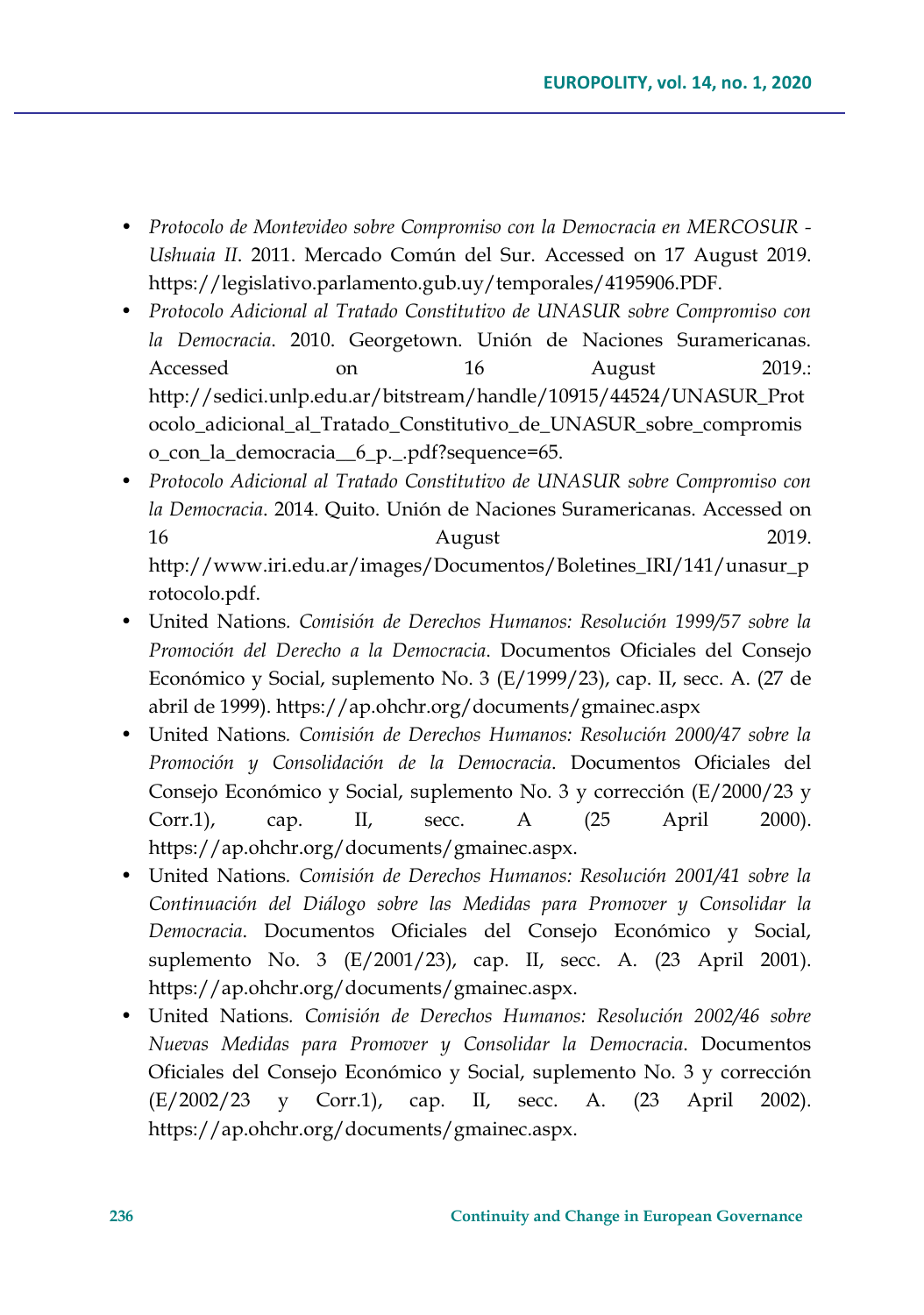- United Nations*. Comisión de Derechos Humanos: Resolución 2003/36 sobre la Interdependencia entre la Democracia y los Derechos Humanos*. Documentos Oficiales del Consejo Económico y Social, suplemento No. 3 (E/2003/23), cap. II, secc. A. (23 April 2003). https://ap.ohchr.org/documents/gmainec.aspx.
- United Nations*. Comisión de Derechos Humanos: Resolución 2004/30, de 19 de abril de 2004, sobre el Incremento de la función de las organizaciones e iniciativas regionales, subregionales y de otro tipo al promover y consolidar la democracia*. Documentos Oficiales del Consejo Económico y Social, suplemento No. 3 (E/2004/23), cap. II, secc. A. (19 April 2004). https://ap.ohchr.org/documents/gmainec.aspx.
- United Nations*. Consejo de Derechos Humanos: Resolución 2005/32 sobre la Democracia, el imperio de la ley y el Estado de Derecho* (19 April 2005). Disponible en: https://ap.ohchr.org/documents/gmainec.aspx.
- United Nations*. Consejo de Derechos Humanos: Resolución 18/15 sobre la Incompatibilidad entre democracia y racismo* (29 September 2011). https://ap.ohchr.org/documents/gmainec.aspx.
- United Nations. *Consejo de Derechos Humanos: Resolución 19/36 sobre la Interdependencia entre democracia, derechos humanos y Estado de derecho.* A/HRC/RES/19/36. (23 March 2012). https://ap.ohchr.org/documents/gmainec.aspx.
- United Nations*. Asamblea General: Resolución 55/43 sobre la promoción y consolidación de la democracia* (27 November 2000). https://www.un.org/es/sections/documents/general-assemblyresolutions/index.html.
- United Nations*. Asamblea General: Resolución 57/221 sobre el fortalecimiento del estado de derecho* (18 December 2002). https://www.un.org/es/sections/documents/general-assemblyresolutions/index.html.
- United Nations*. Asamblea General: Resolución 59/201 sobre el fortalecimiento de la función de las organizaciones y mecanismos regionales, subregionales y de otro tipo en la promoción y consolidación de la democracia* (20 December 2004).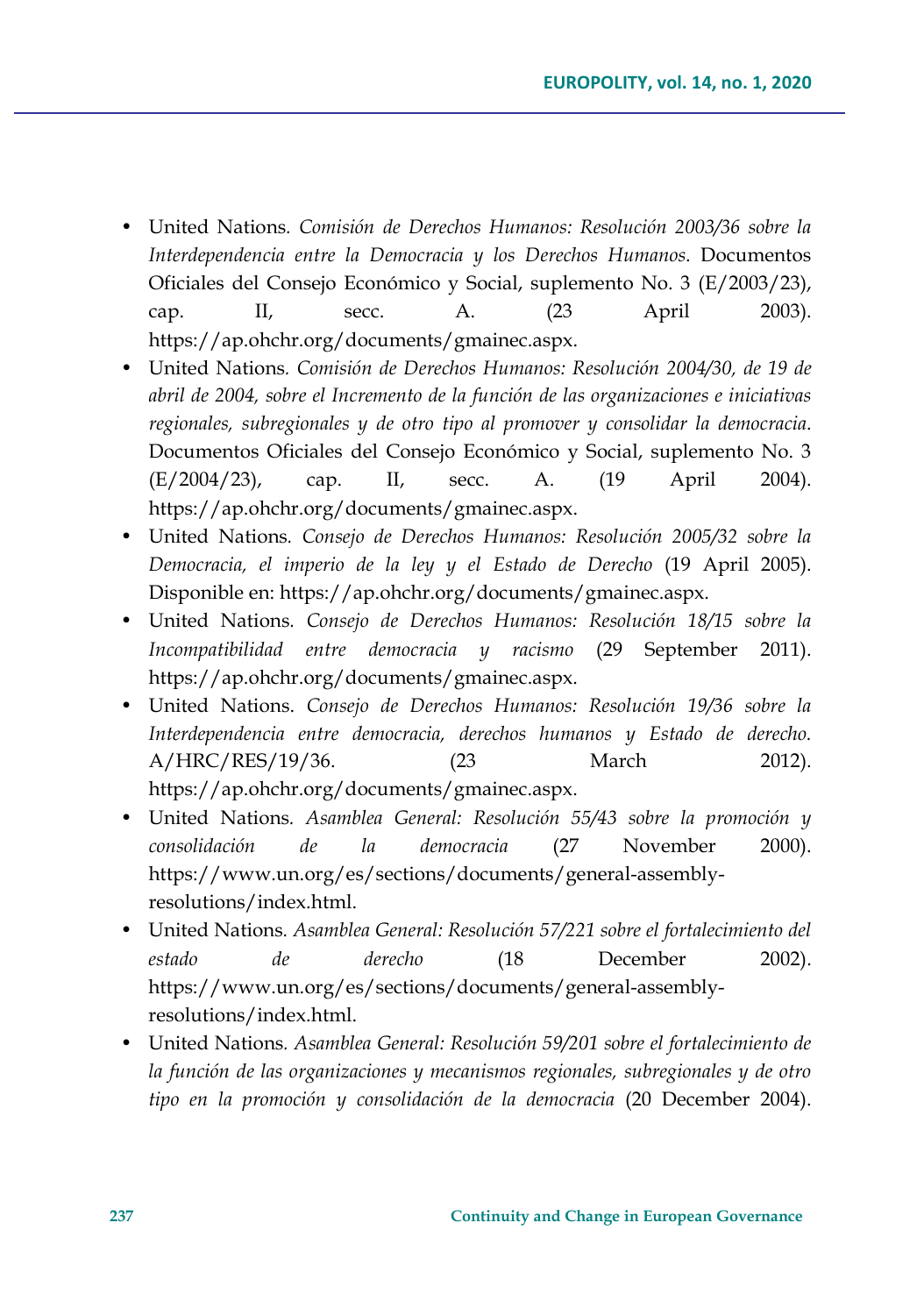https://www.un.org/es/sections/documents/general-assemblyresolutions/index.html.

- United Nations*. Asamblea General: A/61/581, anexo. Declaración de Doha aprobada por la Sexta Conferencia Internacional de las Democracias Nuevas o Restauradas* (1 November 2006). https://www.un.org/es/sections/documents/general-assemblyresolutions/index.html.
- United Nations*. Asamblea General: Resolución 66/102 sobre el estado de derecho en los planos nacional e internacional* (9 December 2011). https://www.un.org/es/sections/documents/general-assemblyresolutions/index.html.
- United Nations*. Informe de la Alta Comisionada de las United Nations para los Derechos Humanos. A/HRC/22/29 sobre democracia, derechos humanos y Estado de derecho* (17 December 2012). https://www.un.org/es/sections/documents/general-assemblyresolutions/index.html.
- United Nations*. Asamblea General: Resolución 49/30 sobre Apoyo del sistema de las United Nations a los esfuerzos de los gobiernos para la promoción y consolidación de las democracias nuevas o restauradas* (7 December 1994). https://www.un.org/es/documents/ag/res/49/list49.htm.
- United Nations*. Asamblea General: Resolución 50/133 sobre Apoyo del sistema de las United Nations a los esfuerzos de los gobiernos para la promoción y consolidación de las democracias nuevas o restauradas.* (20 December 1995). https://www.un.org/es/documents/ag/res/50/list50.htm.
- United Nations*. Asamblea General: Resolución 51/31sobre sobre Apoyo del sistema de las United Nations a los esfuerzos de los gobiernos para la promoción y consolidación de las democracias nuevas o restauradas.* (6 December 1996). https://www.un.org/es/documents/ag/res/51/list51.htm.
- United Nations*. Asamblea General: Resolución 52/18 sobre Apoyo del sistema de las United Nations a los esfuerzos de los gobiernos para la promoción y consolidación de las democracias nuevas o restauradas.* (21 November 1997). https://www.un.org/es/documents/ag/res/52/list52.html.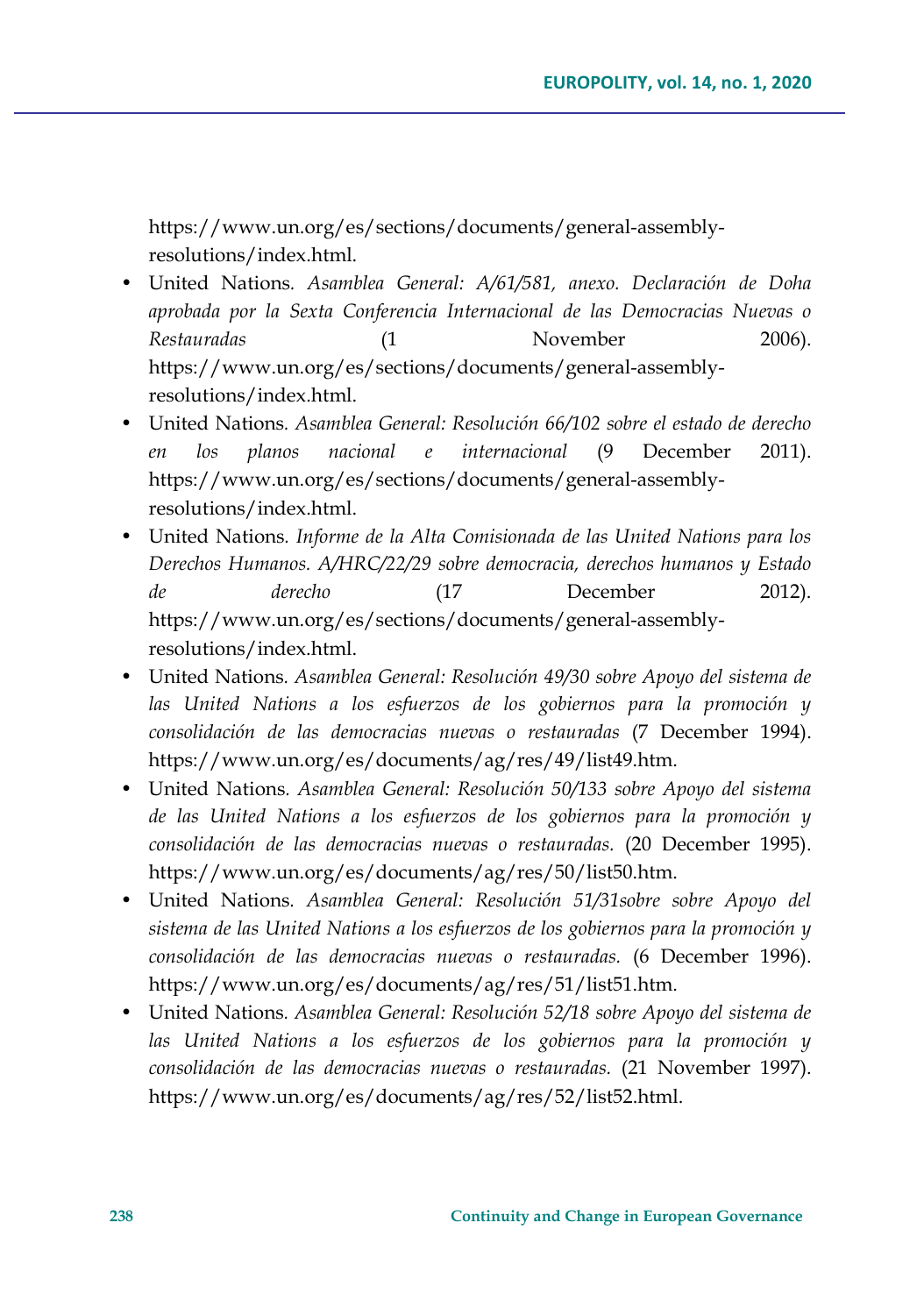- United Nations*. Asamblea General: Resolución 53/31 sobre Apoyo del sistema de las United Nations a los esfuerzos de los gobiernos para la promoción y consolidación de las democracias nuevas o restauradas* (23 November 1998). http://research.un.org/es/docs/ga/quick/regular/53
- United Nations*. Asamblea General: Resolución 54/36, sobre Apoyo del sistema de las United Nations a los esfuerzos de los gobiernos para la promoción y la consolidación de las democracias nuevas o restauradas* (29 November 1999). https://research.un.org/es/docs/ga/quick/regular/54
- United Nations*. Asamblea General: Resolución 56/96, sobre Apoyo del sistema de las United Nations a los esfuerzos de los gobiernos para la promoción y la consolidación de las democracias nuevas o restauradas* (14 December 2001). https://research.un.org/es/docs/ga/quick/regular/56
- United Nations*. Asamblea General: Resolución 56/269, sobre la Quinta Conferencia Internacional de las Democracias Nuevas o Restauradas, que se celebrará en Ulaanbaatar* (27 March 2002). https://research.un.org/es/docs/ga/quick/regular/56
- United Nations*. Asamblea General: Resolución 58/13, sobre Apoyo del sistema de las United Nations a los esfuerzos de los gobiernos para la promoción y la consolidación de las democracias nuevas o restauradas* (17 November 2003). https://research.un.org/es/docs/ga/quick/regular/58
- United Nations*. Asamblea General: Resolución 58/281, sobre la Sexta Conferencia Internacional de las Democracias Nuevas o Restauradas, que se celebrará en Doha en 2006* (9 February 2004). https://research.un.org/es/docs/ga/quick/regular/58
- United Nations*. Asamblea General: Resolución 60/253, sobre Apoyo del sistema de las United Nations a los esfuerzos de los gobiernos para la promoción y la consolidación de democracias nuevas o restauradas.* (2 May 2006). https://research.un.org/es/docs/ga/quick/regular/60

Jurisprudence

• *Caso Loayza Tamayo Vs. Perú*. (1998). Sentencia de Reparaciones y Costas, Corte Interamericana de Derechos Humanos, (Serie C) No. 42, nota XII, párrafos 144-154.